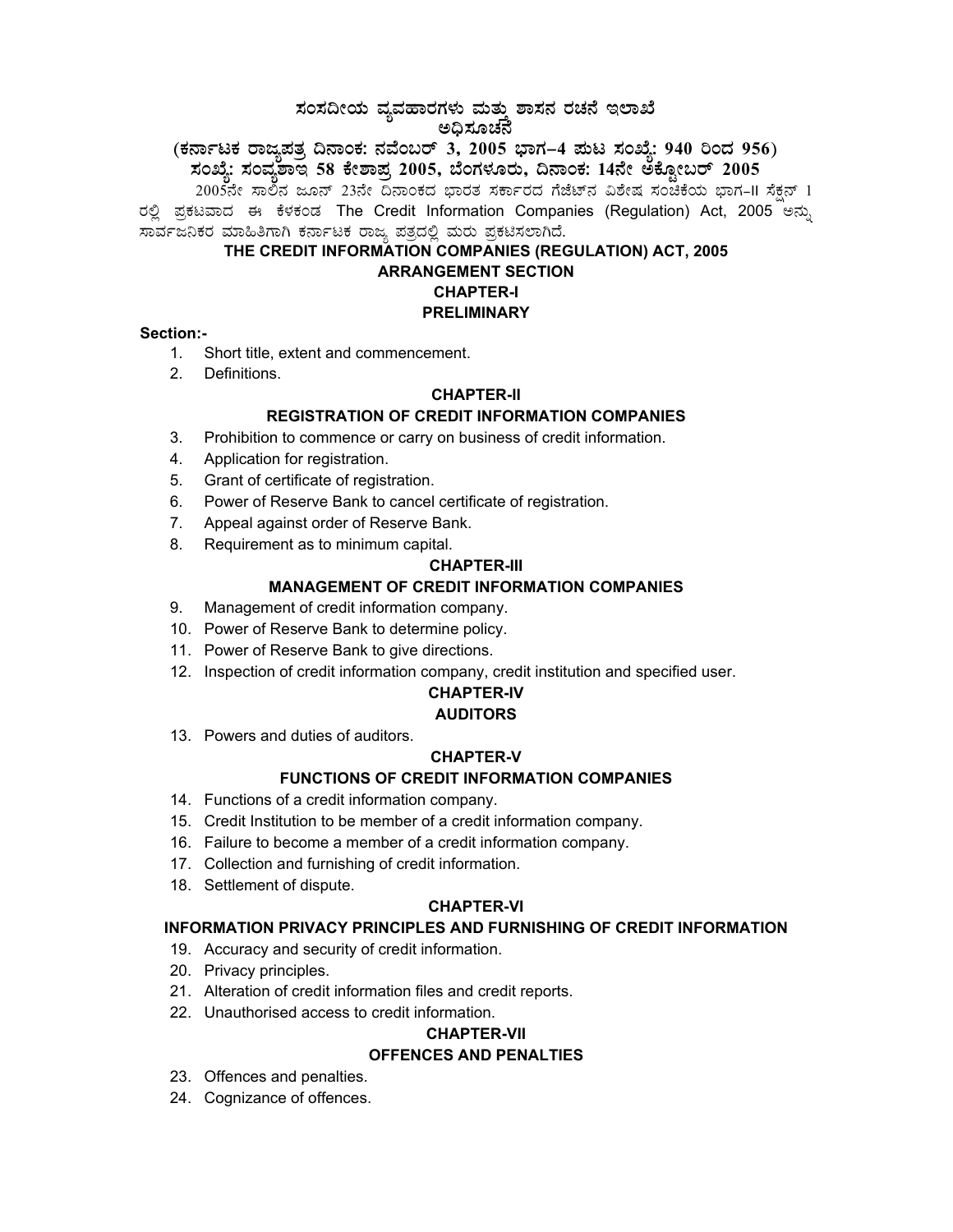- 25. Power of Reserve Bank to impose penalty.
- 26. Application of fines.

### **CHAPTER-VIII MISCELLANEOUS**

- 27. Power of Reserve Bank to specify maximum amount of fees.
- 28. Disclosure of information before any court or tribunal or authority.
- 29. Obligations as to fidelity and secrecy.
- 30. Protection of action taken in good faith.
- 31. Bar of jurisdiction.
- 32. Power of Reserve Bank to exempt in certain cases.
- 33. Application of other laws not barred.
- 34. Amendment of certain enactments.
- 35. Removal of difficulties.
- 36. Power to make rules.
- 37. Power of Reserve Bank to make regulations. THE SCHEDULE.

## **THE CREDIT INFORMATION COMPANIES (REGULATION) ACT, 2005**

#### **AN ACT**

to provide for regulation of credit information companies and to facilitate effecient distribution of credit and for matters connected therewith or incidental thereto.

Be it enacted by Parliament in the Fifty-sixth Year of the Republic of India as follows:-

## **CHAPTER-I**

## **PRELIMINARY**

**1. Short title, extent and commencement.-** (1) This Act may be called the Credit Information Companies (Regulation) Act, 2005.

(2) It extends to the whole of India.

(3) It shall come into force on such date as the Central Government may, by notification in the Official Gazette, appoint:

Provided that different dates may be appointed for different provisions of this Act, and any reference in any such provision to the commencement of this Act shall be construed as a reference to the coming into force of that provision.

- **2. Definitions.-** In this Act, unless the context otherwise requires,-
- (a) "board" means the Board of directors of a credit information company;

(b) "borrower" means any person who has been granted loan or any other credit facility by a credit institution and includes a client of a credit of a credit institution;

- (c) "client" includes-
	- (i) a guarantor or a person who proposes to give guarantee or security for a borrower of a credit institution; or
	- (ii) a person-
	- (A) who has obtained or seeks to obtain financial assistance from a credit institution, by way of loans, advances, hire purchase, leasing facility, letter of credit, guarantee facility, venture capital assistance or by way of credit cards or in any other form or manner;
	- (B) who has raised or seeks to raise money by issue of security as defined in clause (h) of section 2 of the Securities Contracts (Regulation) Act, 1956 (42 of 1956), or by issue of commercial paper, depository receipt or any other instrument;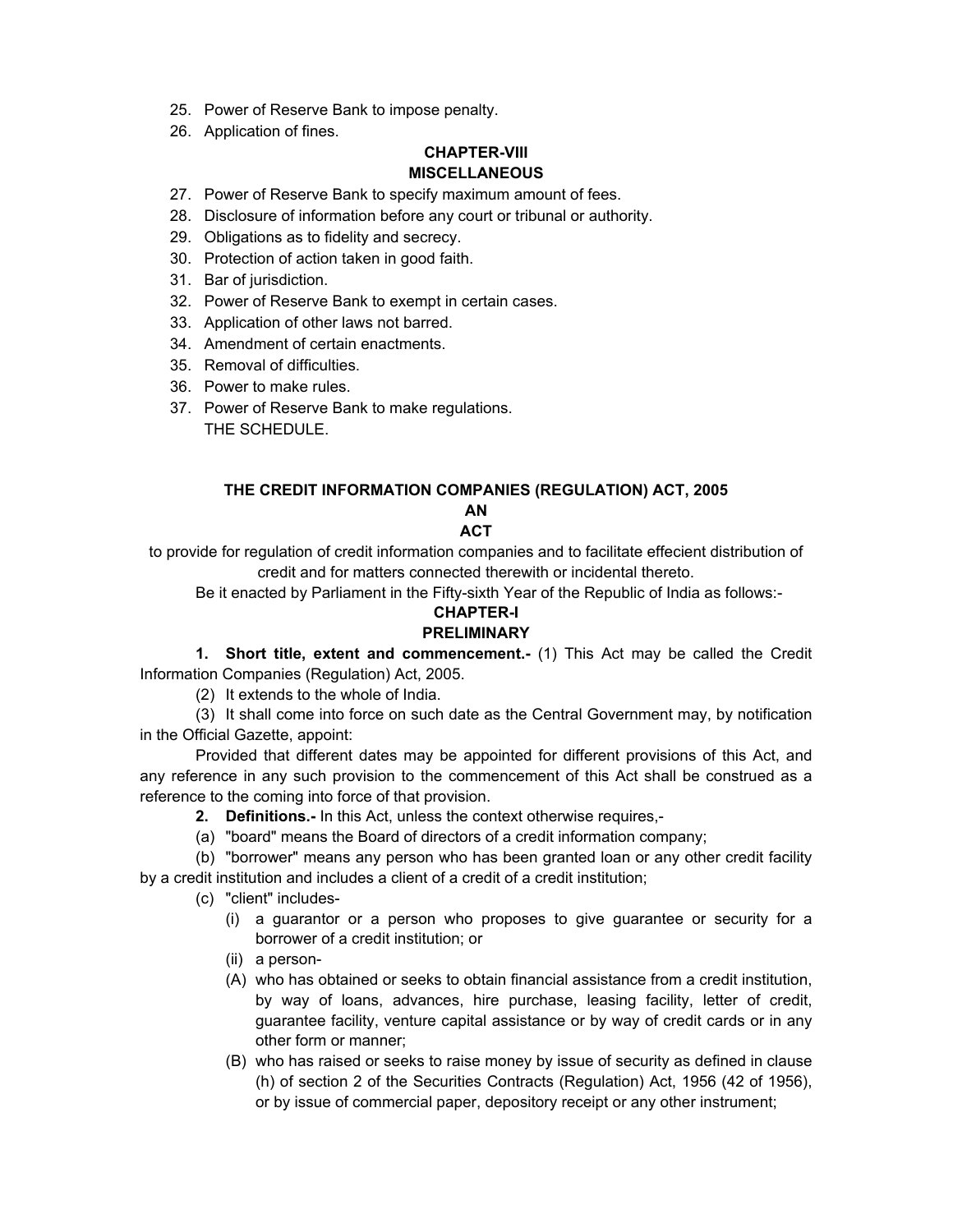- (C) whose financial standing has been assessed or is proposed to be assessed by a credit institution or any other person or institution as may, by notification, be directed by the Reserve Bank;
- (d) "credit information" means any information relating to-
	- (i) the amounts and the nature of loans or advances, amounts outstanding under credit cards and other credit facilities granted or to be granted, by a credit institution to any borrower;
	- (ii) the nature of security taken or proposed to be taken by a credit institution from any borrower for credit facilities granted or proposed to be granted to him;
	- (iii) the guarantee furnished or any other non-fund based facility granted or proposed to be granted by a credit institution for any of its borrowers;
	- (iv) the credit worthiness of any borrower of a credit instituion;
	- (v) any other matter which the Reserve Bank may, consider necessary for inclusion in the credit information to be collected and maintained by credit information companies, and, specify, by notification, in this behalf;

(e) "credit information company" means a company formed and registered under the companies Act, 1956 (1 of 1956) and which has been granted a certificate of registration under sub-section (2) of section 5;

- (f) "credit instituion" means a banking company and includes-
	- (i) a corresponding new bank, the State Bank of India, a subsidiary bank, a cooperative bank, the National Bank and regional rural bank;
	- (ii) a non-banking financial company as defined under clause (f) of section 45-I of the Reserve Bank of India Act, 1934 (2 of 1934);
	- (iii) a public financial institution referred to in section 4A of the Companies Act, 1956 (1 of 1956);
	- (iv) the financial corporation established by a State under section 3 of the State Financial Corporation Act, 1951 (63 of 1951);
	- (v) the housing finance institution referred to in clause (d) of section 2 of the National Housing Bank Act, 1987 (53 of 1987);
	- (vi) the companies engaged in the business of credit cards and other similar cards and companies dealing with distribution of credit in any other manner;
	- (vii) any other institution which the Reserve Bank may specify, from time to time, for the purposes of this clause;

(g) "credit scoring" means a system which enables a credit institution to assess the credit worthiness and capacity of a borrower to repay his loan and advances and discharge his other obligations in respect of credit facility availed or to be availed by him;

- (h) "notification" means a notification published in the Official Gazette of India;
- (i) "prescribed" means prescribed by rules made under this Act;
- (f) "regulations" means regulations made by the Reserve Bank under this Act;

(k) "Reserve Bank" means the Reserve Bank of India constituted under section 3 of the Reserve Bank of India Act, 1934 (2 of 1934);

(l) "specified user" means any credit institution, credit information company being a member under sub-section (3) of section 15, and includes such other person or institution as may be specified by regulations made, from time to time,by the Reserve Bank for the purpose of obtaining credit information from a credit information company;

(m) words and expressions used herein and not defined in this Act but defined in the Reserve Bank of India Act, 1934 (2 of 1934) or the Banking Regulation Act, 1949 (10 of 1949) or the companies Act, 1956 (1 of 1956) shall have the meanings respectively assigned to them in those Acts.

## **CHAPTER-II**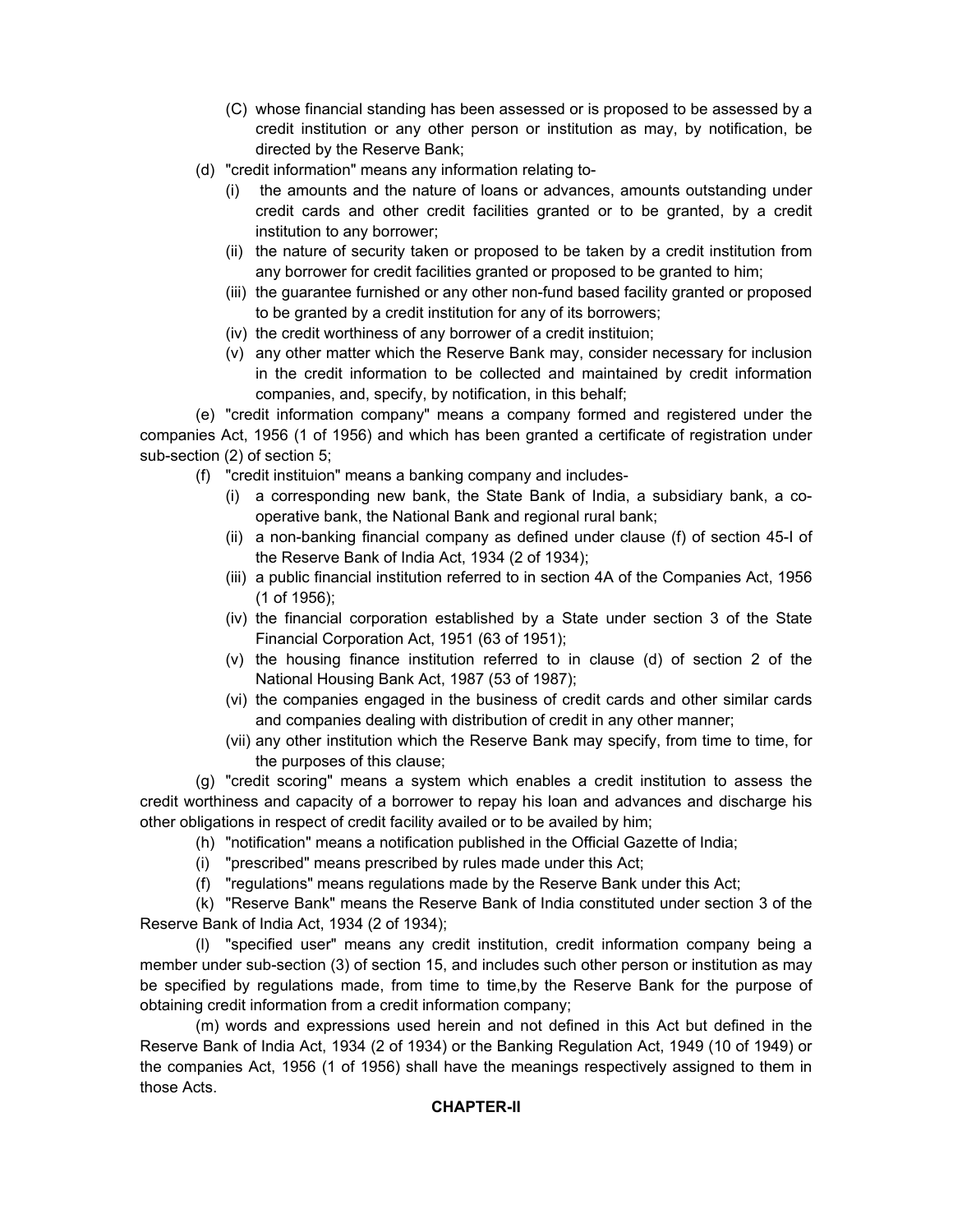## **REGISTRATION OF CREDIT INFORMATION COMPANIES**

**3. Prohibition to commence or carry on business of credit information.-** Save as otherwise provided in this Act, no company shall commence or carry on the business of credit information without obtaining a certificate of registration from the Reserve Bank under this Act.

**4. Application for registration.-** (1) Every company which intends to commence the business of credit information shall make an application for registration to the Reserve Bank in such form and manner as may be specified by regulations.

(2) Every credit information company, in existence on the commencement of this Act, before the expiry of six months from such commencement, shall apply in writing to the Reserve Bank for obtaining a certificate of registration under this Act:

Provided that in the case of a credit information company in existence on the commencement of this Act, nothing in section 3 shall be deemed to prohibit such credit information company from carrying on the business of a credit information company, until it is granted a certificate of registration or is by notice in writing informed by the Reserve Bank that a certificate of registration cannot be granted to it.

**5. Grant of certificate of registration.-** (1) The reserve Bank may, for the purpose of considering the application of a company for grant of a certificate of registration to commence or carry on the business of credit information, require to be satisfied, by an inspection of records or books of such company or otherwise that the following conditions are fulfilled, namely:-

- (a) that the applicant company has minimum capital structure referred to in section 8;
- (b) that the general character of the management or the proposed management of the applicant company shall not be prejudicial to the interest of its specified users, clients or borrowers, or other credit information companies;
- (c) that any other condition, the fulfilment of which in the opinion of the Reserve Bank, shall be necessary to ensure that the commencement or carrying on of the business of credit information by the applicant company shall not be detrimental or prejudicial to the public interest or banking policy or credit system or its specified users or client or borrowers or other credit information companies or others who would provide credit information to the credit information companies.

(2) The Reserve Bank may, after being satisfied that the conditions as referred to in subsection (1) are fulfilled, grant a certificate of registration to the applicant company to commence or carry on the business of credit information,subject to such conditions which it may consider fit to impose and if the company fails to fulfil any of such conditions or any of the provisions of this Act, the application of the company shall be rejected:

Provided that no application shall be rejected unless the applicant has been given an opportunity of being heard.

(3) The Reserve Bank may, having regard to the available business of credit information, the potential and scope for expansion of existing credit information companies and other relevant factors, determine the total number of the credit information companies which may be granted the certificates of registration for carrying on the business of credit information:

Provided that the total number of such credit information companies so determined may, on being satisfied by the Reserve Bank, that there is change in available business of credit information, potential and scope for expansion of existing credit information companies and other relevant factors rlating thereto, be reviewed by the Reserve Bank.

**6. Power of Reserve Bank to cancel certificate of registration.-** (1) The Reserve Bank may cancel a certificate of registration granted to a credit information company under subsection (2) of section 5 if such company,-

- (i) ceases to carry on the business of credit information; or
- (ii) has failed to comply with any of the conditions subject to which the certificate of registration has been granted to it; or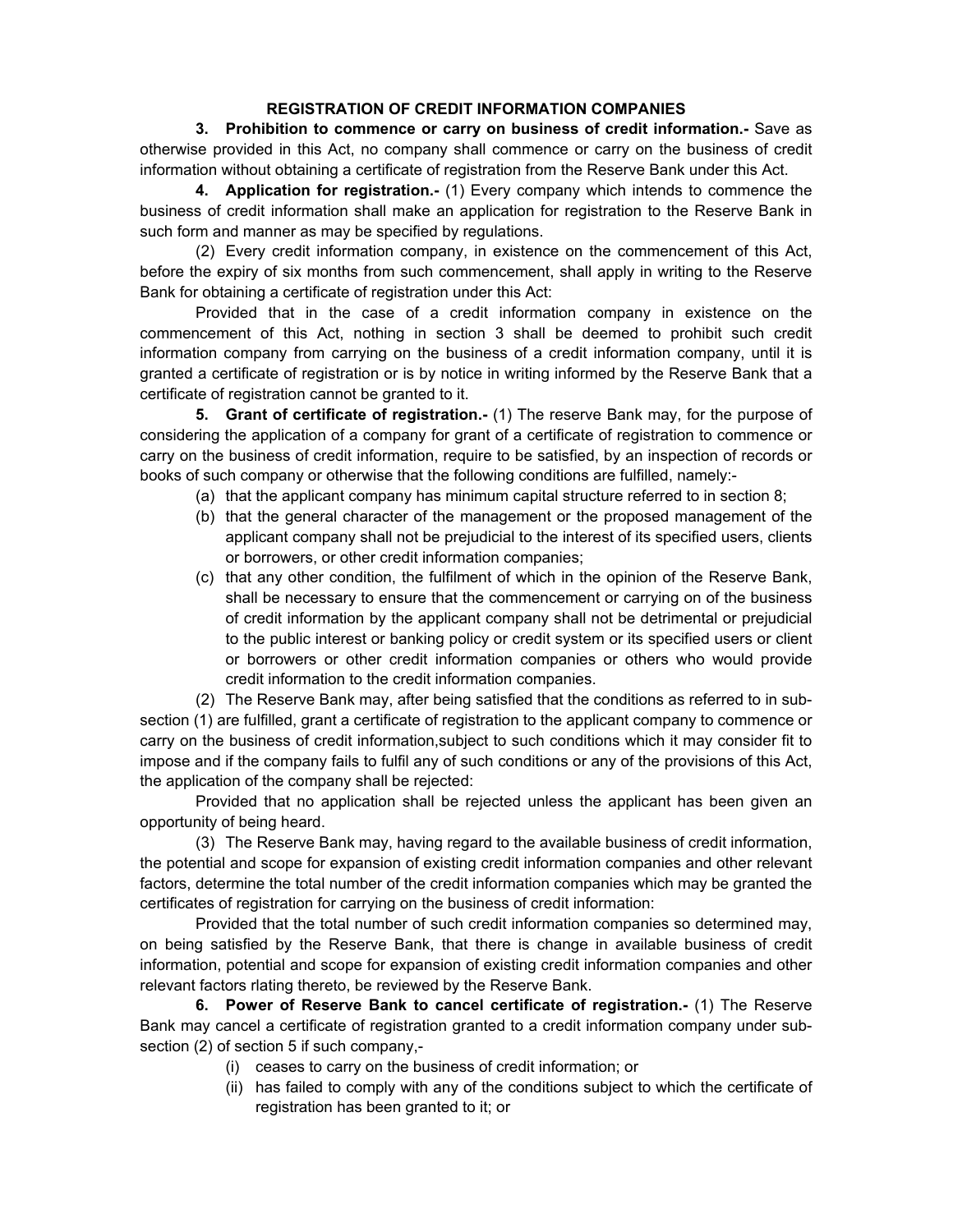- (iii) at any time fails to fulfil any of the conditions referred to in sub-clauses (a) to (c) of sub-section (1) or sub-section (2) of section 5; or
- (iv) fails-
- (a) to comply with the provisions of any law for the time being in force or any direction issued by the Reserve Bank under the provisions of this Act; or
- (b) to submit or offer for inspection its books of account and other relevant documents when so demanded by the officers, persons or agency referred to in sub-section of the contract of the contract of the contract of the contract of the contract of the contract of the contract of the contract of the contract of the contract of the contract of the contract of the contract of section 12.

(2) Before cancelling the certificate of registration granted to a credit information company under this section on the ground that the company has failed to comply with the conditions specified in clauses (a) to (c) of sub-section (1) or sub-section (2) of section 5 or the provisions of any other law for the time being in force or directions issued under this Act, the Reserve Bank, shall grant time to such company on such terms as the Reserve Bank may deem appropriate for taking necessary steps to comply with such directions or provisions or fulfilment of such conditions, within such time:

Provided that if the Reserve Bank is of the opinion that the delay in cancelling the certificate of registration of such company shall be prejudicial or detrimental to the public interest or banking policy or credit system or borrowers or other credit information companies, the Reserve Bank may cancel the certificate of registration without granting time as provided in subsection (2).

(3) No order of cancellation of certificate of registration, granted to a credit information company, shall be made by the Reserve Bank unless such company has been given a reasonable opportunity of being heard.

**7. Appeal against order of Reserve Bank.-** (1) A credit information company aggrieved by the order of rejection of an application for grant of certificate of registration under section 5 or cancellation of certificate of registration under section 6, may prefer an appeal to the Central Government or any other authority or tribunal which may be designated by rules made by the Central Government, within a period of thirty days from the date on which such order of rejection or cancellation, as the case may be, is communicated to the credit information company.

(2) The decision of the Central Government or the authority or tribunal referred to in subsection (1) where an appeal has been preferred to it under sub-section (1), or of the Reserve Bank where no such appeal has been preferred, shall be final:

Provided that before making any order of rejection of an appeal, the applicant company or the credit information company, as the case may be, shall be given a reasonable opportunity of being heard.

**8. Requirement as to minimum capital.-** (1) The authorised capital of every credit information company shall be a minimum of thirty crores:

Provided that the Reserve Bank may, by notification, increase the minimum amount of authorised capital to any amount not exceeding fifty crores.

(2) The issued capital of every credit information company shall not be less than twenty crores:

Provided that the Reserve Bank may, by notification, increase the issued capital to any amount not exceeding the minimum amount of authorised capital as referred to in sub-section (1).

(3) The minimum paid up capital of every credit information company at any time shall not be less than seventy five per cent. of the issued capital.

#### **CHAPTER-III**

## **MANAGEMENT OF CREDIT INFORMATION COMPANIES**

**9. Management of credit information company.-** (1) Notwithstanding anything contained in any law for the time being in force, or in any contract to the contrary, every credit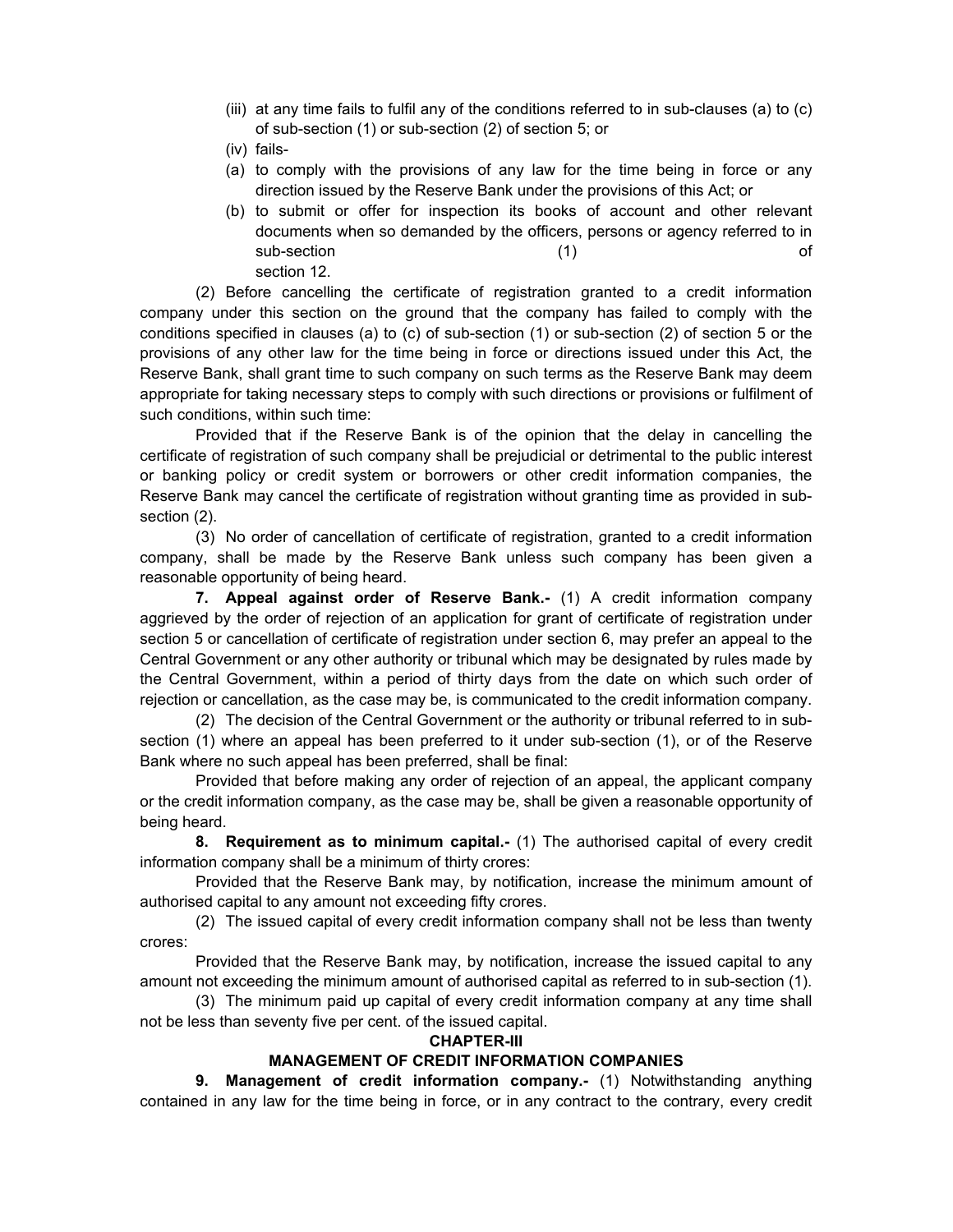information company in existence on the commencement of this Act, or which comes into existence thereafter, shall have one of its directors, who may be appointed on whole-time or on a part-time basis as chairperson of its board, and where he is appointed on whole-time basis as chairperson of its board, he shall be entrusted with the management of the whole of the affairs of the credit information company:

Provided that the chairperson of the board of the credit information company shall exercise his powers subject to the superintendence, control and directions of the board.

(2) Where a chairperson is appointed on a part-time basis, the management of whole of the affairs of the credit information company shall be entrusted to a managing director or, a whole-time director by whatever name called, who shall exercise his powers subject to the superintendence, control and directions of the board.

(3) In addition to the chairperson or managing director or whole-time director, by whatever name called, the board of directors shall consist of not less than fifty per cent. directors who shall be persons having special knowledge in, or practical experience of, the matters relating to public administration, law, banking, finance, accountancy, management or information technology.

(4) In discharging its functions, the board shall act on business principles and shall have due regard to the interest of its specified users, credit institutions or the clients or borrowers of credit institutions.

(5) Where the Reserve Bank is satisfied that it is in the public interest or in the interest of banking policy or credit system of the country, or for preventing the affairs of any credit information company being managed in a manner detrimental to the interest of banking policy or credit institutions or borrowers or clients or for securing the proper management of any credit information company, it is necessary so to do, the Reserve Bank may, for reasons to be recroded in writing, by order published in the Official Gazette, supersede the board of such company, for such period not exceeding six months, as may be specified in the order and which may be extended from time to time, so, however, that the total period shall not exceed twelve months:

Provided that before making any such order, the Reserve Bank shall give a reasonable opportunity to the board of such credit information company to make representation against the proposed supersession and shall consider the representation, if any, of the board.

(6) The Reserve Bank may,on supersession of the board of a credit information company under sub-section (5), appoint an Administrator for such period and on such salary and other terms and conditions as it may determine.

(7) The Reserve Bank may issue such directions to the Administrator as it may deem appropriate and the Administrator shall be bound to follow such directions.

(8) Upon making of the order under sub-section (5), superseding the board of a credit information company-

- (a) the chairperson, managing director and other directors of such credit information company shall, as from the date of supersession, vacate their offices as such;
- (b) all the powers functions and duties which may, by or under the provisions of the Companies Act,1956 or this Act or any other law for the time being in force, be exercised or discharged, by or on behalf of the board of such credit information company, or by a resolution passed in general meeting of that company, shall, until the reconstitution of its board under sub-section (10), be exercised and discharged by the Administrator appointed by the Reserve Bank under sub-section (6):

Provided that the powers exercised by the Administrator shall be valid notwishstanding that such powers are exercisable by a resolution passed in the general meeting of such credit information company.

(9) The salary and allowances payable to the Administrator and staff assisting the Administrator shall be borne by the credit information company.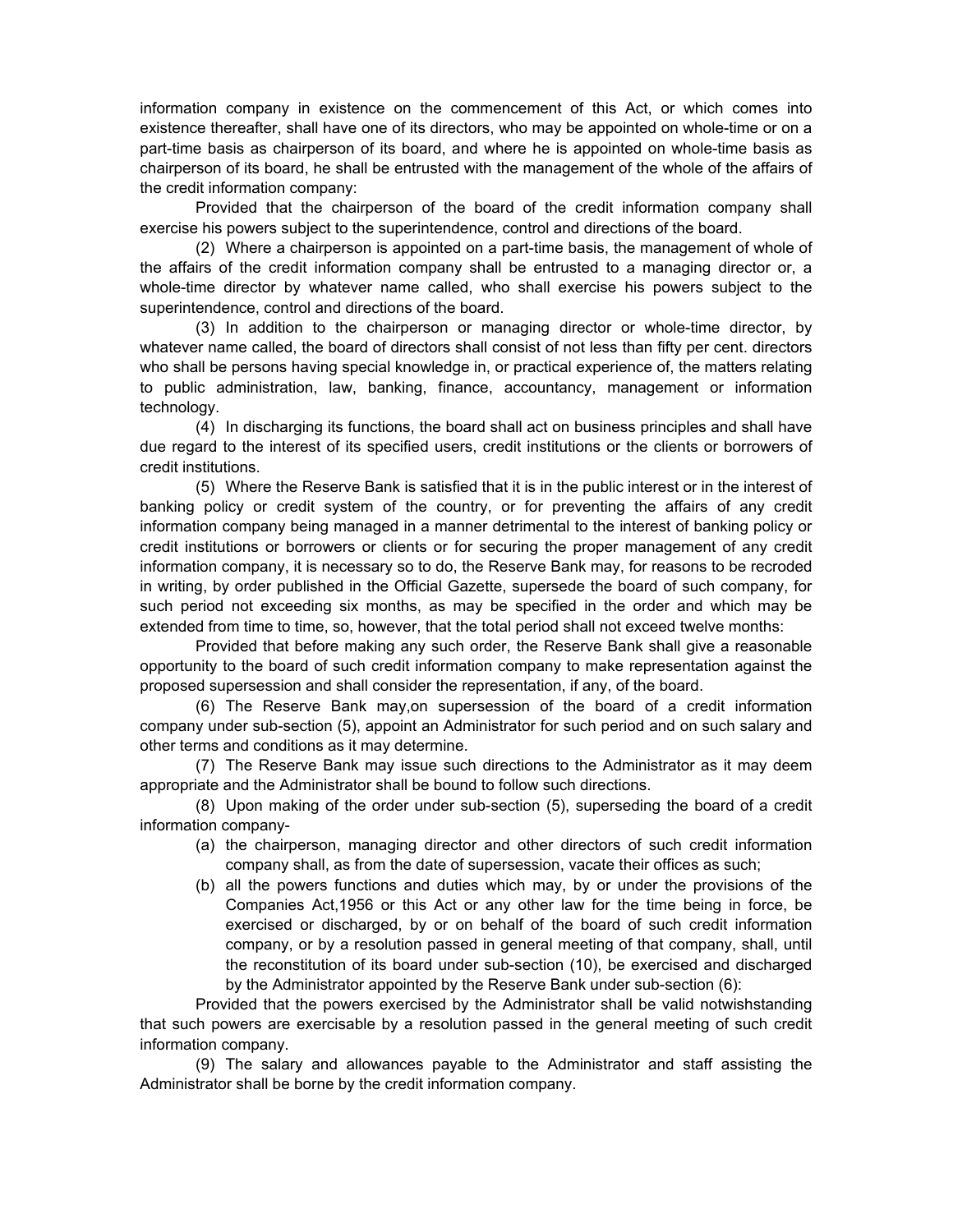(10) On and before the expiration of two months before expiry of the period of supersession mentioned in the order of the Reserve Bank issued under sub-section (5), the Administrator of the credit information company, shall call a general meeting of the credit information company to elect new directors and reconstitute its board and any person who had vacated his office under clause (a) of sub-section (8), shall not be deemed to be disqualified for re-appointment.

(11) Notwithstanding anything contained in any law for the time being in force or in any contract or the memorandum or articles of association, of the credit information company, on the removal of a person from office under this section, that person shall not be entitled to claim any compensation for the loss or termination of office.

**10. Power of Reserve Bank to determine policy.-** Where the Reserve Bank is satisfied that it is necessary or expedient in the public interest or in the interest of specified users or in the interest of credit information companies or credit institutions or clients or borrowers so to do, it may determine the policy in relation to functioning of credit information companies or credit institutions or specified users generally or in particulars and when the policy has been so determined all credit information companies, credit institutions and specified users, as the case may be, shall be bound to follow the policy as so determined.

**11. Power of Reserve Bank to give directions.-** (1) Where the Reserve Bank is satisfied that,-

- (a) in the public interest; or
- (b) in the interest of credit institutions; or
- (c) in the interest of specified users; or
- (d) in the interest of banking policy; or
- (e) to prevent the affairs of any credit information company being conducted in a manner detrimental to the interests of its specified users or in a manner prejudicial to the interests of credit institutions or borrowers or clients; or
- (f) to secure the proper management of credit information companies generally,

it is necessary to issue directions to credit information companies or credit institutions or specified users generally or to any credit information company or credit institution or specified user in particular, it may, from time to time, issue such directions as it deems fit, and such credit information companies, credit institutions and specified users or credit information company, credit instituion, and specified user, as the case may be, shall be bound to comply with such directions.

(2) The Reserve Bank may, on representation made to it or on its own motion, modify or cancel any direction issued under sub-section (1), and the Reserve Bank, in so modifying or cancelling any direction, may impose such conditions as it thinks fit, subject to which the modification or cancellation shall have effect.

(3) The Reserve Bank may, at any time, if it is satisfied that in the public interest or in the interest of a credit information company or its members, it is necessary so to do, by order in writing and on such terms and conditions as may be specified therein,-

- (a) require such credit information company to call a meeting of its directors for the purpose of considering any matter relating to or arising out of the affairs of the credit information company;
- (b) depute one or more of its officers to watch the proceedings at any meeting of the board of the credit information company or of any committee or of any other body consitituted by it and require the crdit information company to give an opportunity to the officers so deputed to be heard at such meetings and also require such officers to send a report of such proceedings to the Reserve Bank;
- (c) require the board of the credit information company or of any committee or any other body constituted by it to give in writing to any officer deputed by the Reserve Bank in this behalf at his usual address all notices of, and other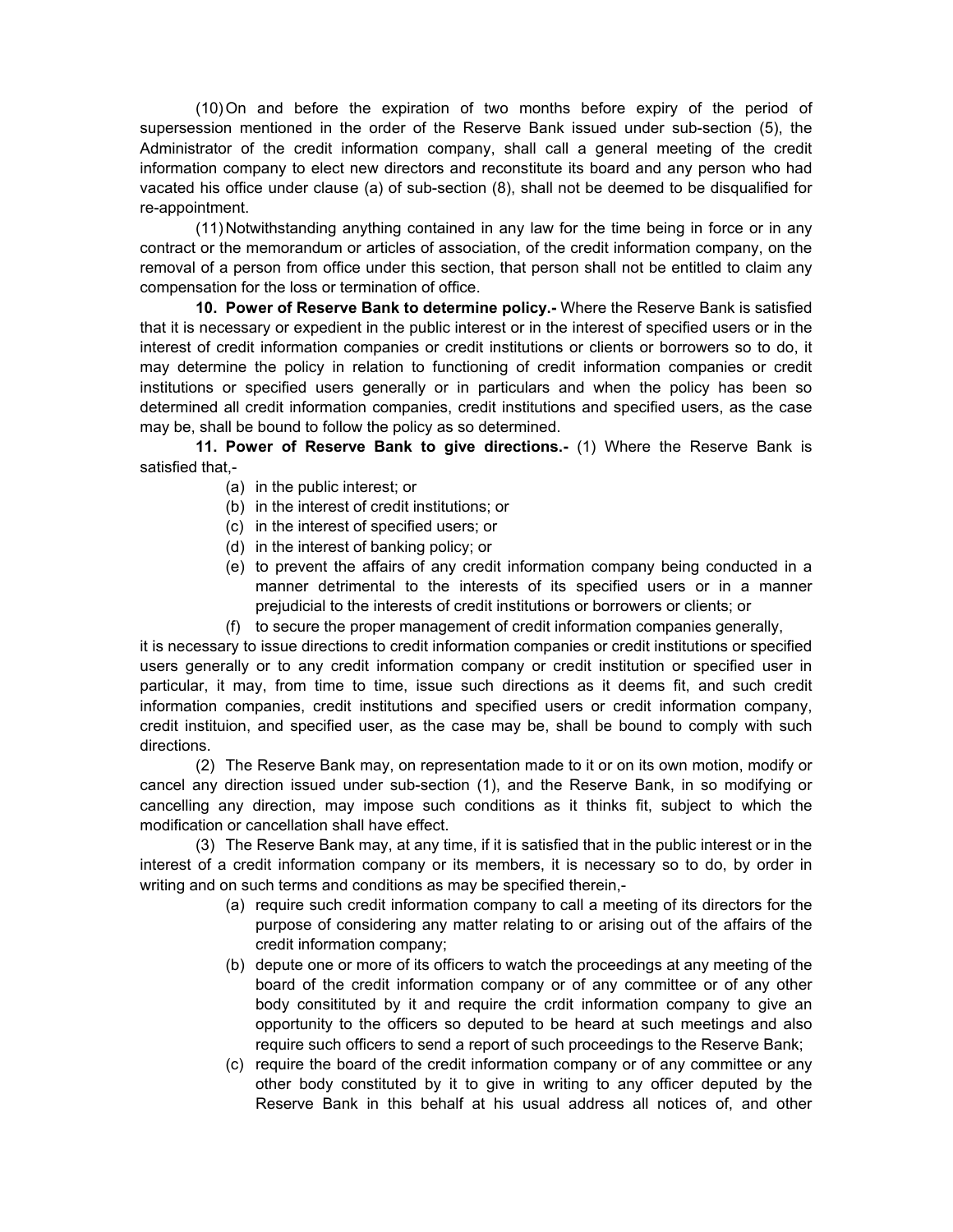communications relating to, any meeting of the board, committee or other body constituted by it;

- (d) appoint one or more of its officers to observe the manner in which the affairs of the crdit information company or of its offices or branches are being conducted and make a report thereon;
- (e) require the credit information company to make, within such time as may be specified in the order, such changes in the management as the Reserve Bank may consider necessary.

(4) The Reserve Bank may, at any time, direct any credit information company to furnish it within such time as may be specified by the Reserve Bank, such statement and information relating to the business or affairs of the credit information company as the Reserve Bank may consider necessary or expedient to obtain for the purpose of this Act.

**12. Inspection of credit information company, credit institution and specified user.-** (1) Notwithstanding anything to the contrary contained in section 235 of the Companies Act, 1956 (1 of 1956), the Reserve Bank, at any time, may and on being directed so to do by the Central Government shall, cause an inspection to be made, by one or more of its officers or through such other persons or agency as the Reserve Bank may determine, of any credit information company or credit institution or specified user and their books and accounts; and the Reserve Bank shall supply to the credit information company or credit institution or specified user, as the case may be, a copy of its report on such inspection.

(2) It shall be the duty of every director or other officer or employee of the credit information company, credit institution and specified user to produce to any officer or person or agency, as the case may be, making an inspection under sub-section (1) all such books, accounts and other documents in his custody or power and to furnish him with any statement and information relating to the affairs of such credit information company, credit instituion and specified user, as the said officer or person or agency may require of him within such time as the said officer or person or agency may specify.

(3) Any officer of the Reserve Bank or person or an agency making an inspection under sub-section (1) may examine on oath any director or other officer or emplyee of the crdit information company, credit institution and specified user, in relation to their business, and may administer an oath accordingly.

(4) The expenses of, or incidental to, the inspection under sub-section (1) by any person or an agency referred to in sub-section (1) shall be borne by the concerned credit information company or credit institution or specified user, as the case may be.

## **CHAPTER-IV AUDITORS**

**13. Powers and duties of auditors.-** (1) It shall be the duty of an auditor of a credit information company to inquire whether or not the credit information company has furnished to the Reserve Bank such statements, information or particulars relating to its business as are required to be furnished under this Act and the auditor shall, except where he is satisified on such inquiry that the credit information company has furnished such a statement, information or particulars, make a report to the Reserve Bank in this regard.

(2) The Reserve Bank may,on being satisfied that it is necessary so to do, in the public interest or in the interest of credit system, issue directions in particular or in general with respect to audit of the credit information company and submission of the report to the Reserve Bank.

(3) Where the Reserve Bank is of the opinion that it is necessary so to do in the public interest or in the interest of the credit information company or its members, or in the interest of credit system or credit institution or its borrower or client so to do, it may, at any time, by an order, direct that a special audit of the accounts of the credit information company in relation to any such transaction or class of transactions or for such period or periods, as may be mentioned in the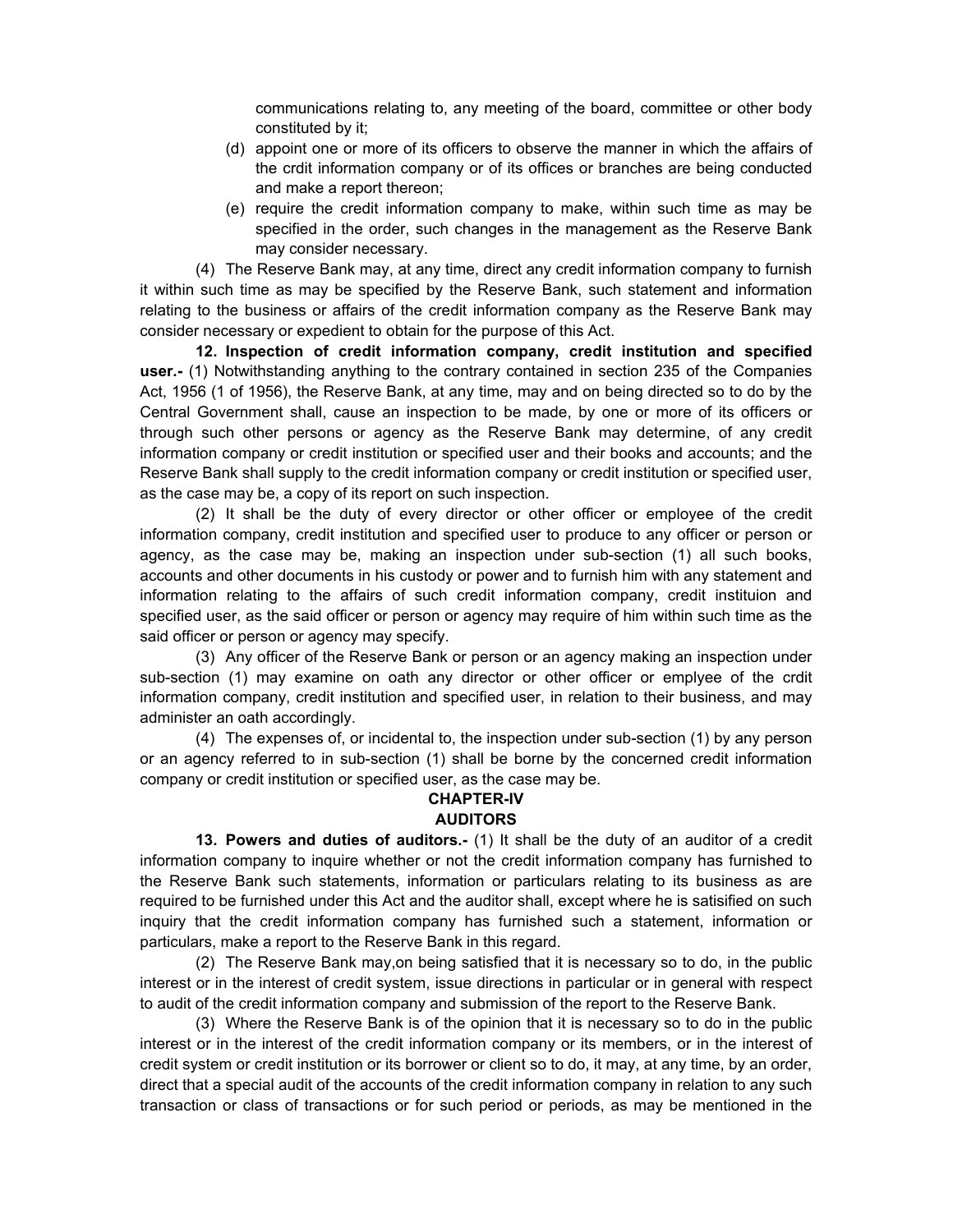order, shall be conducted and the Reserve Bank may by such order or by a separate order either appoint an auditor or auditors or direct the auditor of the credit information company himself to conduct such special audit and the auditor shall comply with such directions and makea report of such audit to the Reserve Bank and forward a copy thereof to the credit information company.

(4) The remuneration of the auditors as may be fixed by the Reserve Bank, having regard to the nature and volume of work involved in the audit and the expenses of, or incidental to, the audit, shall be borne by the credit information company so audited.

#### **CHAPTER-V**

#### **FUNCTIONS OF CREDIT INFORMATION COMPANIES**

**14. Functions of a credit information company.-** (1) A credit information company may engage in any one or more of the following forms of business, namely:-

- (a) to collect, process and collate information on trade, credit and financial standing of the borrowers of the credit institution which is a member of the credit information company;
- (b) to provide credit information to its specified users or to the specified users of any other credit information company or to any other credit information company being its member;
- (c) to provide credit scoring to its specified users or specified users of any other credit information company or to other credit informations companies being its members;
- (d) to undertake research project;
- (e) to undertake any other form of business which the Reserve Bank may, specify by regulations as a form of business in which it is lawful for a credit information company to engage.

(2) No credit information company shall engage in any form of business other than those referred to in sub-section (1).

(3) Any credit information company for the purposes of carrying on the business of credit information may-

- (a) register credit institutions and other credit information companies, at their option as its member, subject to such terms and conditions as may be pre-determined and disclosed by such credit information company;
- (b) charge such reasonable amount of fees, as it may deem appropriate not exceeding the maximum fee, as may be specified under section 27, for furnishing credit information to a specified user;
- (c) generally to do all such other acts and perform such other functions as are necessary to facilitate proper conduct of its affairs, business and functions in accordance with the provisions of this Act.

**15. Credit Institution to be member of a credit information company.-** (1) Every credit institution in existence on the commencement of this Act, before the expiry of three months from such commencement or within such extended period, as the Reserve Bank may allow on its application and subject to being satisfied about the reason for extension, shall become member of at least one credit information company.

(2) Every credit institution which comes into existence after the commencement of this Act, before the expiry of three months from its comming into existence, or within such extended period, as the Reserve Bank may allow on its application and subject to being satisfied about the reason for extension, shall become member of at least one credit information company.

(3) A credit information company may, at its option, become member of another credit information company.

(4) No credit information company shall refuse to register a credit institution or another credit information company as its member without providing reasonable opportunity of being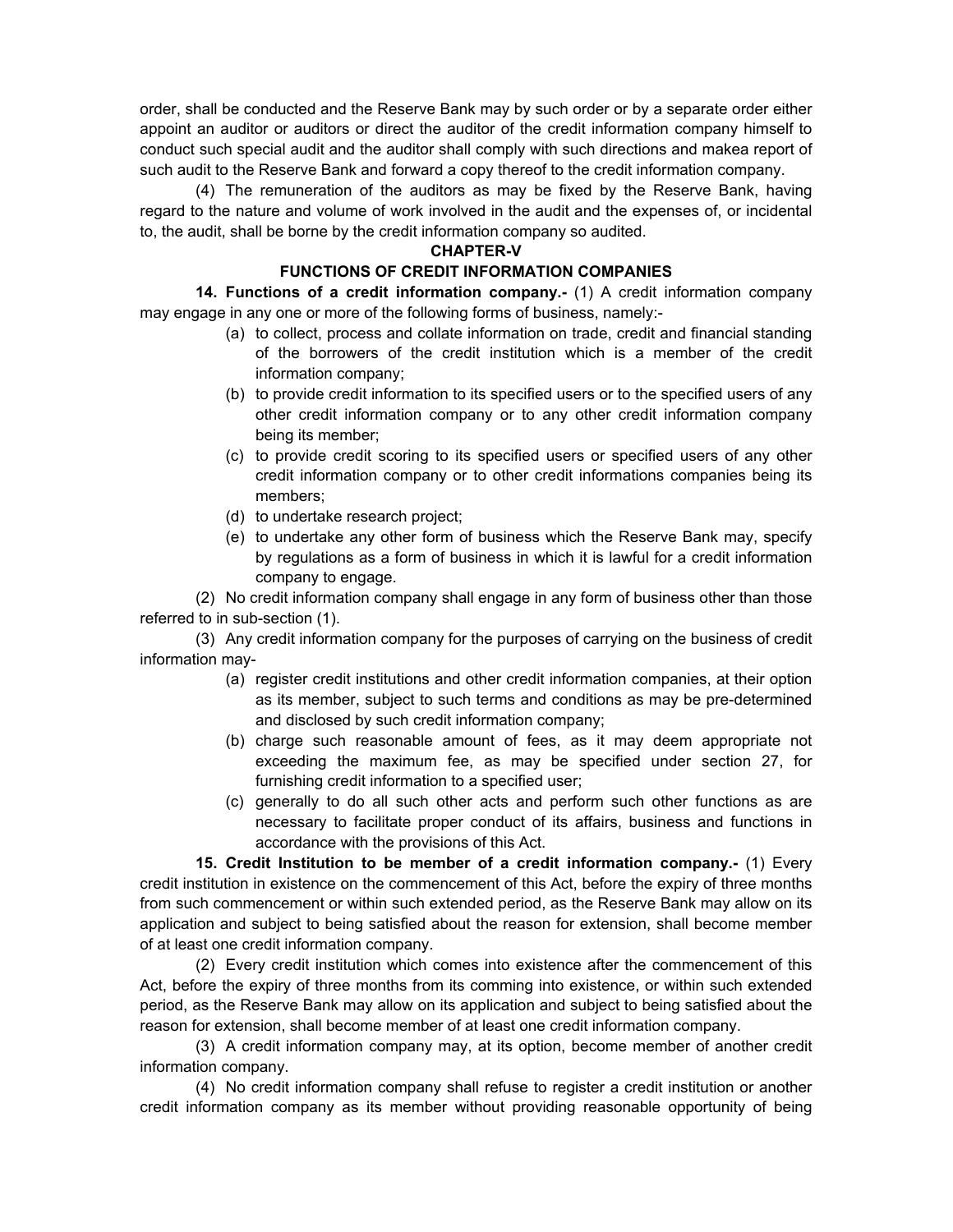heard to such credit institution or credit information company, whose application it proposes to reject and recording reasons for such rejection and a copy of such order of rejection shall be forwarded to the Reserve Bank.

(5) A credit instituion or credit information company aggrieved by the order of rejection of its application for its registration as a member of a credit information company under sub-section (4) may prefer an appeal to the Reserve Bank, within a period of thirty days from the date on which such order of rejection was communicated to it:

Provided that the Reserve Bank may, if it is satisifed that the appellant was prevented by sufficient cause from filling the appeal within the said period,allow it to be filed within a further period not exceeding thirty days.

(6) On receipt of an appeal under sub-section (5), the Reserve Bank, after giving the appellant and other concerned parties, an opportunity of being heard, pass such order as it deems fit.

(7) The decision of the Reserve Bank where an appeal has been preferred to it under sub-section (5) shall be final and the order of the credit information company under sub-section (4) shall be final after the expiry of the said period of thirty days where no appeal has been preferred under that sub-section to the Reserve Bank.

(8) Every specified user shall be entitled to obtain credit information for its use from the credit information company of which such specified user is a member.

**16. Failure to become a member of a credit information company.-** (1) Where a credit institution-

(a) abstains from becoming a member of at least one credit information company; or

(b) at any time is not a member of any credit information company,

the Reserve Bank suo motu or on a complaint from a credit information company may, direct such credit institution to take necessary steps within such time, as it may specify to become a member of a credit information company.

(2) In case a credit institution fails to comply with the directions of the Reserve Bank under sub-section (1), to become member of at least one credit information company, the Reserve Bank may, without prejudice to the provisions of this Act, intimate such failure to any other authority for taking such action as it may deem fit.

**17. Collection and furnishing of credit information.-** (1) A credit information company or any person authorised in that behalf by the company may, by notice in writing, in such form, as may be specified by regulations made by the Reserve Bank or as near thereto, require its members being credit institution or credit information company, to furnish such credit information as it may deem necessary in accordance with the provisions of this Act.

(2) Every credit institution which is member of the credit information comapny and every credit information company which is a member of other credit information company shall, on receipt of notice under sub-section (1), provide credit information to the credit information company of which it is a member, within such period as may be specified in the notice.

(3) Every credit information company shall provide for such purpose, as may be specified by regulations, the credit information received under sub-section (2), to its specified user on receipt of request from him in accordance with the provisions of this Act and directions issued thereunder by the Reserve Bank from time to time in this behalf.

(4) No credit information received under this Act,-

(a) by the credit information company, shall be disclosed to any person other than its specified user; or

(b) by the specified user, shall be disclosed to any other person;

(c) by the credit information company or specified user, shall be disclosed for any other purpose than as permitted or required by any other law for the time being in force.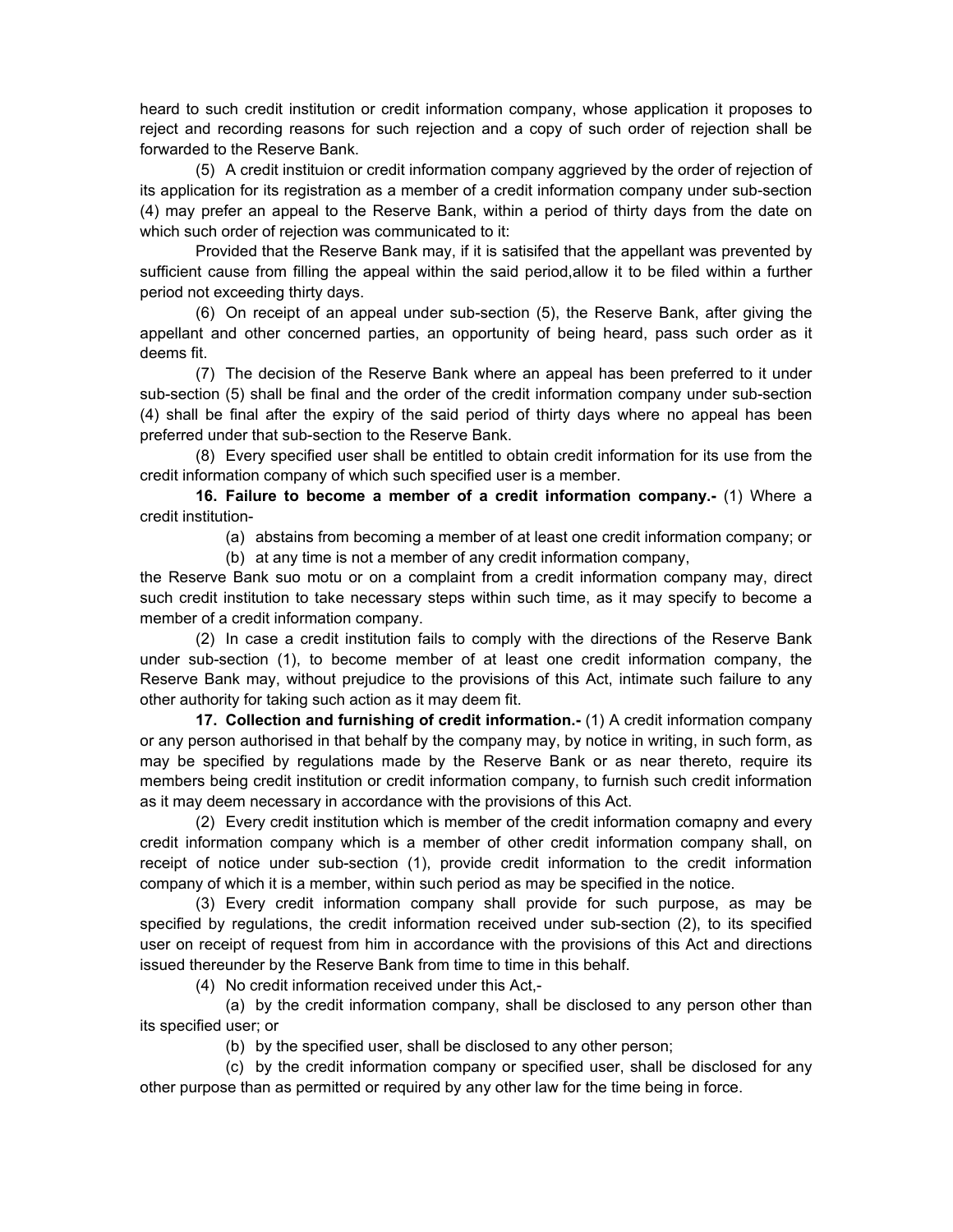**18. Settlement of dispute.-** (1) Notwithstanding anything contained in any law for the time being in force, if any dispute arises amongst, credit information companies, credit institutions, borrowers and clients on matters relating to business of credit information and for which no remedy has been provided under this Act, such disputes shall be settled by conciliation or arbitration as provided in the Arbitration and Conciliation Act, 1996 (26 of 1996), as if the parties to the dispute have consented in writing for determination of such dispute by conciliation or arbitration and provisions of that Act shall apply accordingly.

(2) Where a dispute has been referred to arbitration under sub-section (1), the same shall be settled or decided,-

(a) by the arbitrator to be appointed by the Reserve Bank;

(b) within three months of making a reference by the parties to the dispute:

Provided that the arbitrator may, after recording the reasons therefor, extend the said period up to a maximum period of six months:

Provided further that, in an appropriate case or cases, the Reserve Bank may, if it considers necessary to do so (reasons to be recorded in writing), direct the parties to the dispute to appoint an arbitrator in accordance with the provisions of the Arbitration and Conciliation Act, 1996 (26 of 1996), for settlement of their dispute in accordance with the provisions of that Act.

(3) Save as otherwise provided under this Act, the provisions of the Arbitration and Conciliation Act, 1996 (26 of 1996) shall apply to all arbitration under this Act as if the proceedings for arbitration were referred for settlement or decision under the provisions of the Arbitration and Conciliation Act, 1996.

#### **CHAPTER-VI**

#### **INFORMATION PRIVACY PRINCIPLES AND FURNISHING OF CREDIT INFORMATION**

**19. Accuracy and security of credit information.-** A credit information company or credit institution or specified user, as the case may be, in possession or control of credit information, shall take such steps (including security safeguards) as may be prescribed, to ensure that the data relating to the credit information maintained by them is accurate, complete, duly protected against any loss or unauthorised access or use or unauthorised disclosure thereof.

 **20. Privacy principles.-** Every credit information company, credit institution and specified user, shall adopt the following privacy principles in relation to collection, processing, collating, recording, preservation, secrecy, sharing and usage of credit information, namely:-

(a) the principles-

- (i) which may be followed by every credit institution for collection of information from its borrowers and clients and by every credit information company, for collection of information from its member credit institutions or credit information companies, for processing, recording, protecting the data relating to credit information furnished by, or obtained from, their member credit institutions or credit information companies, as the case may be, and sharing of such data with specified users;
- (ii) which may be adopted by every specified user for processing, recording, preserving and protecting the data relating to credit information furnished, or received, as the case may be, by it;
- (iii) which may be adopted by every credit information company for allowing access to records containing credit information of borrowers and clients and alteration of such records in case of need to do so;

(b) the purpose for which the credit information may be used, restriction on such use and disclosure thereof;

(c) the extent of obligation to check accuracy of credit information before furnishing of such information to credit information companies or credit institutions or specified users, as the case may be;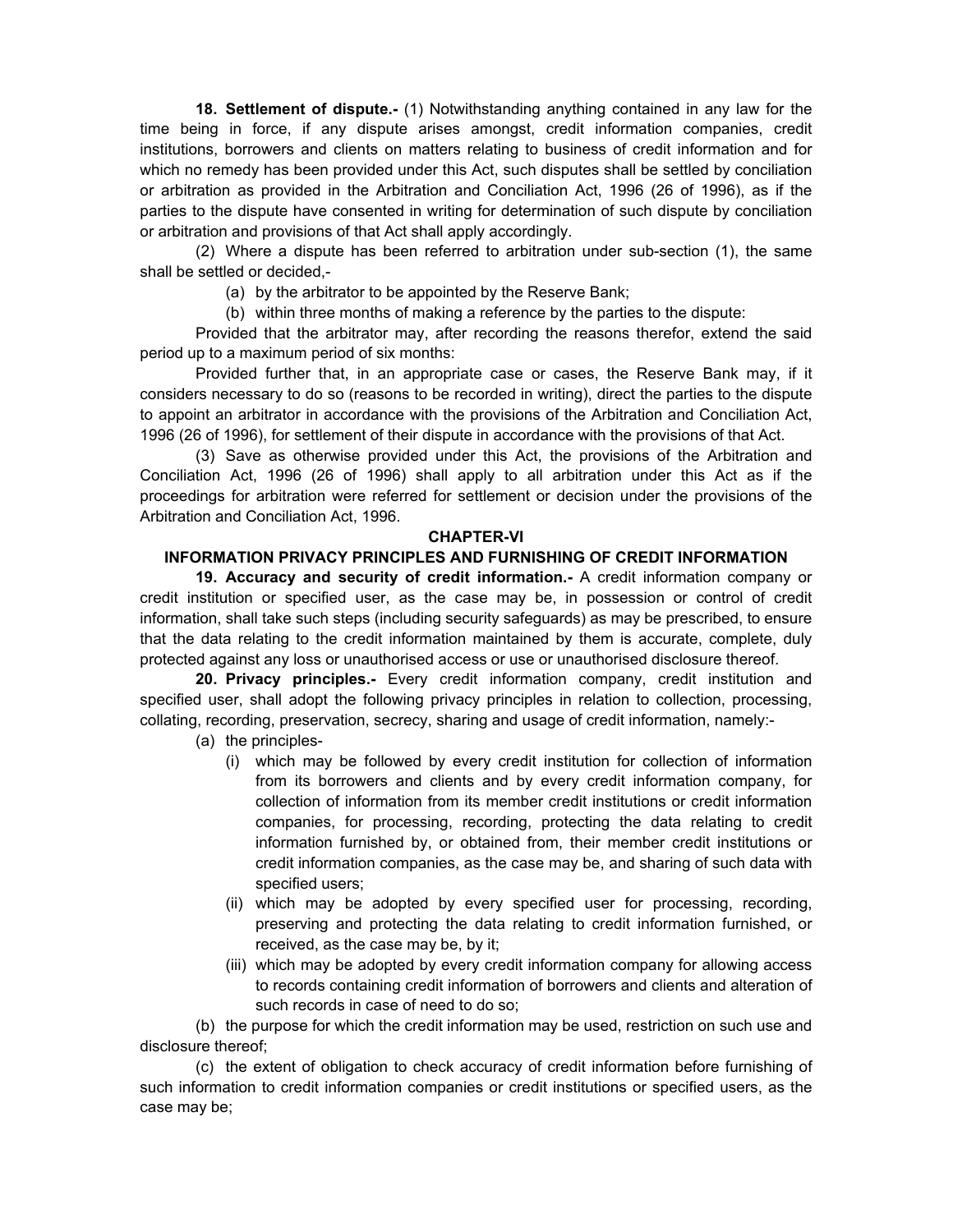(d) preservation of credit information maintained by every credit information company, credit institution, and specified user as the case may be (indluding the period for which such information may be maintained, manner of deletion of such information and maintenance of records of credit information);

(e) networking of credit information companies, credit institutions and specified users through electronic mode;

(f) any other principles and procedures relating to credit information which the Reserve Bank may consider necessary and appropriate and may be specified by regulations.

**21. Alteration of credit information files and credit reports.-** (1) Any person, who applies for grant to sanction of credit facility, from any credit institution, may request to such institution to furnish him a copy of the credit information obtained by such institution from the credit information company.

(2) Every credit institution shall, on receipt of request under sub-section (1), furnish to the person referred to in that sub-section a copy of the credit information subject to payment of such charges, as may be specified by regulations, by the Reserve Bank in this regard.

(3) If a credit information company or specified user or credit institution in possession or control of the credit information, has not updated the information maintained by it, a borrower or client may request all or any of them to update the information, whether by making an appropriate correction, or addition or otherwise, and on such request the credit information company or the specified user or the credit instituion, as the case may be, shall take appropriate steps to update the credit information within thirty days after being requested to do so:

Provided that the credit information company and the specified user shall make the correction, deletion or addition in the credit information only after such correction, delection or addition has been certified as correct by the concerned credit institution:

Provided further that no such correction, deletion or addition shall be made in the credit information if any dispute relating to such correction, deletion or addition is pending before any arbitrator or tribunal or court and in cases where such dispute is pending, the entries in the books of the concerned credit institution shall be taken into account for the purpose of credit information.

**22. Unauthorised access to credit information.-** (1) No person shall have access to credit information in the possession or control of a credit information company or a credit institution or a specified user unless the access is authorised by this Act or any other law for the time being in force or directed to do so by any court or tribunal and any such access to credit information without such authorisation or direction shall be considered as an unauthorised access to credit information.

(2) Any person who obtains unauthorised access to credit information as referred to in sub-section (1) shall be punishable with fine which may extend to one lakh rupees in respect of each offence and if he continues to have such unauthorised access, with further fine which may extend to ten thousand rupees for every day on which the default continues and such unauthorised credit information shall not be taken into account for any purpose.

#### **CHAPTER-VII**

### **OFFENCES AND PENALTIES**

**23. Offences and penalties.-** (1) Whoever,in any return or other document or in any information required or furnished by, or under, or for the purposes of, any provision of this Act, wilfully makes a statement which is false in any material particular, knowing it to be false, or wilfully omits to make a material statement, shall be punishable with imprisonment for a term which may extend to one year and shall also be liable to fine.

(2) Every credit information company or a credit instituion or any specified user, wilfully, performing any act or angaging in any practice, in breach of any of the principles referred to in section 20, shall be punishable with fine not exceeding one crore rupees.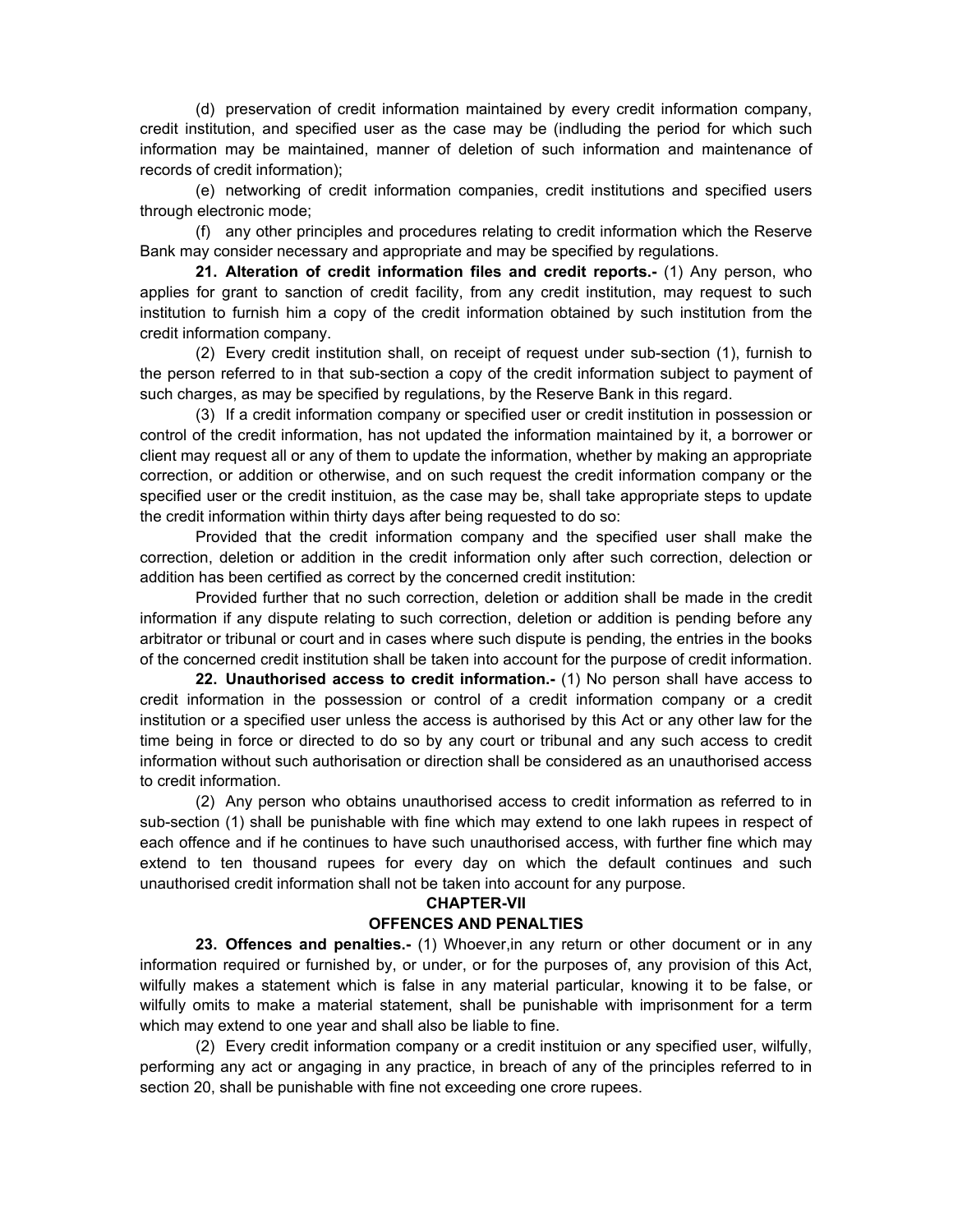(3) Any credit information company or credit institution or specified user wilfully providing to any other credit information company or credit institution or specified user or borrower or client, as the case may be, credit information which is false in any material particular, knowing it to be false, or wilfully omits to make a material statement, shall be punishable with fine which may extend to one crore rupees.

(4) Any person who contravenes any provision of this Act or of any rule or order made thereunder, or obstructs the lawful exercise of any power conferred by or under this Act, or makes default in complying with any requirement of this Act or of any rule or order made or direction issued thereunder, shall, if no specific provision is made under this Act for punishment of such contravention, obstruction or default, be punishable with fine which may extend to one lakh rupees and where a contravention or default is a continuing one, with a further fine which may extend to five thousand rupees for every day during which the contravention or default continues.

(5) Where a contravention or default has been committed by a credit information company or credit institution or specified user, as the case may be, every person who, at the time the contravention or default was committed, was in charge of, and was responsible to the credit information company or credit institution or specified user for the conduct of its business, shall be deemed to be guilty of the contravention or default and shall be liable to be proceeded against and punished accordingly:

Provided that nothing contained in this sub-section shall render any such person liable to any punishment provided in this Act if he proves that the contravention or default was committed without his knowledge or that he exercised all due diligence to prevent the contravention or default.

(6) Notwithstanding anything contained in sub-section (5), where a contravention or default has been committed by a credit information company or credit institution or specified user, as the case may be, and it is proved that the same was committed with the consent or connivance of, or is attributable to any gross negligence on the part of its chairperson, managing director, any other director, manager, secretary or other officer of the credit information company or the credit institution, such chairperson, managing director, any other director, manager, secretary or other officer shall also be deemed to be guilty of that contravention or default and shall be liable to be proceeded against and punished accordingly.

**Explanation.-** For the purposes of this section,-

- (a) "company" means any body corporate and includes a firm or other association of individuals, and
- (b) "director", in relation to a firm, means a partner in the firm.

**24. Cognizance of offences.-** (1) No court shall take cognizance of any offence committed by a member of a credit information company and punishable under section 23 except upon a complaint in writing made by an officer of the credit information company generally or specially authorised in writing in this behalf by the credit information company or if so directed by the Reserve Bank so to do and no court other than that of a Metropolitan Magistrate or a Judicial Magistrate of the first class or any court superior thereto shall try any such offence.

**Explanation.-** For the purposes of this sub-section, "member of a credit information company" shall mean a member referred to in section 15.

(2) No court shall take cognizance of any offence committed by a credit information company punishable under section 23 except upon a complaint in writing made by an officer of the Reserve Bank generally or specially authorised in writing in this behalf by the Reserve Bank and no court other than that of a Metropolitan Magistrate or a Judicial magistrate of the first class or any court superior thereto shall try any such offence.

**25. Power of Reserve Bank to impose penalty.-** (1) Notwithstanding anything contained in section 23, if a contravention or default of the nature referred to in sub-section (2) of section 22 or sub-section (2) or sub-section (3) or sub-section (4) of section 23, as the case may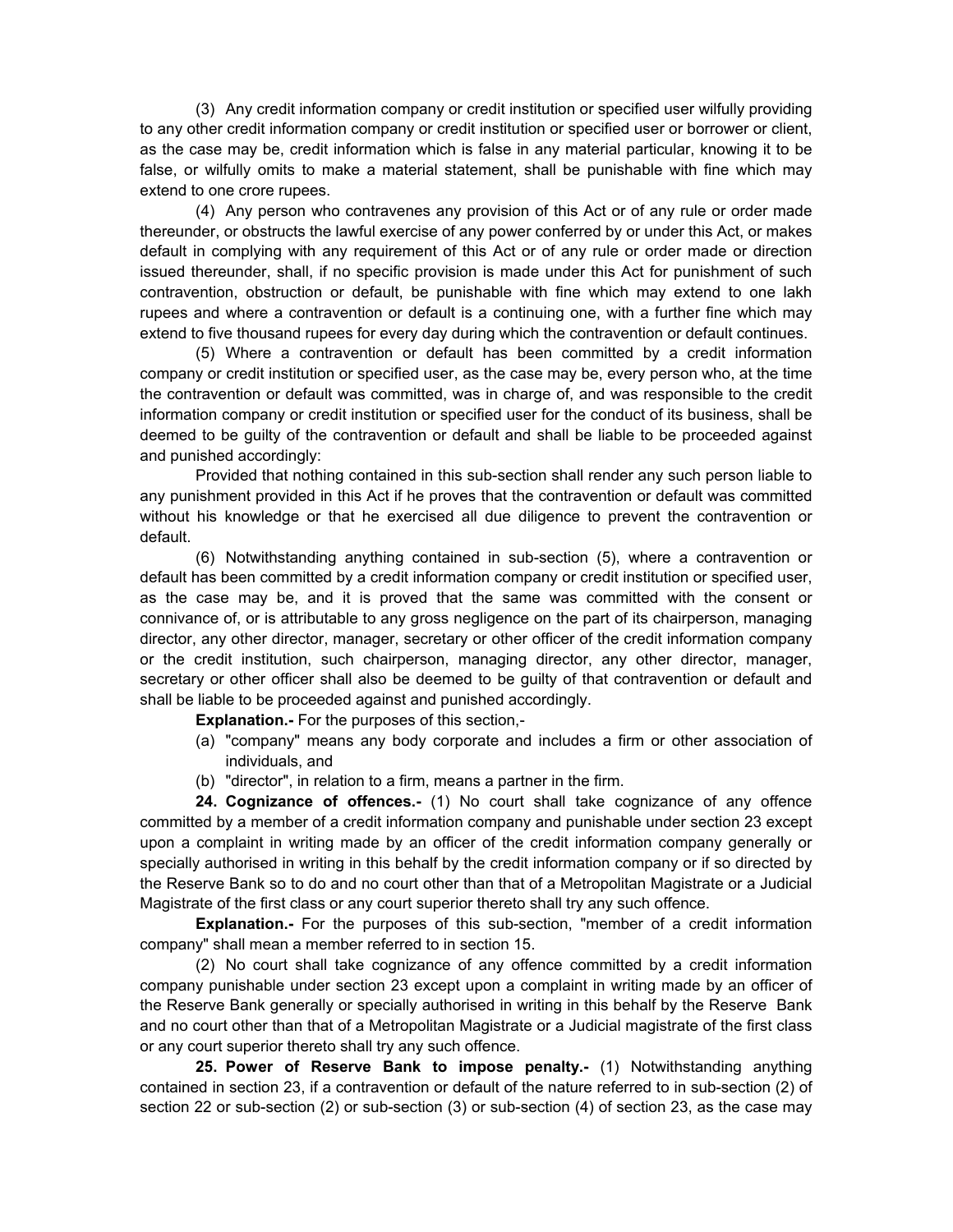be, is made by a credit information company or a credit institution then, the Reserve Bank may impose on such credit information company or credit institution-

- (i) where the contravention is of the nature referred to in sub-section (2) of section 22, a penalty not exceeding one lakh rupees;
- (ii) where the contravention is of the nature referred to in sub-section (2) or subsection (3) of section 23, a penalty not exceeding one crore rupees;
- (iii) where the contravention is of the nature referred to in sub-section (4) of section 23, a penalty not exceeding one lakh rupees and where such contravention or default is continuing one, a further penalty which may extent to five thousand rupees for every day, after the first, during which the contravention or default continues.

(2) For the purpose of adjudging the penalty under sub-section (1), the Reserve Bank shall serve notice on credit information company or credit institution or specified user, as the case may be, requiring it to show cause as to why the amount mentioned in the notice should not be imposed as penalty and a reasonable opportunity of being heard shall also be given to such credit information company or credit institution or specified user, as the case may be.

(3) No complaint shall be filed against credit information company or credit institution or specified user, as the case may be, in any court of law in respect of any contravention or default in respect of which any penalty has been imposed by the Reserve Bank under this section.

(4) Any penalty imposed by the Reserve Bank under this Act shall be payable within a period of fourteen days from the date on which notice issued by the Reserve Bank demanding payment of the sum is served on the credit information company or credit institution or specified user, as the case may be, and in the event of failure of such credit information company or credit institution or specified user to pay the sum within such period, may be levied on a direction made by the principal civil court having jurisdiction in the area where the registered office of the credit information company or credit institution or specified user, being a company, is situated and in case of credit institution incorporated outside India, where its principal place of business in India is situated:

Provided that such direction under this sub-section shall be made only upon an application made in this behalf to the court by the Reserve Bank.

(5) The court which makes a direction under sub-section (4) shall issue a certificate mentioning therein the sum payable by a credit information company or credit institution or specified user, as the case may be, and every such certificate shall be enforceable in the same manner as if it were a decree made by the court in a civil suit.

(6) Where any complaint has been filed against credit information company or credit institution or specified user, as the case may be, in any court in respect of the contravention or default of the mature referred to in sub-section (2) of section 22 or sub-section (2) or sub-section (3) or sub-section (4) of section 23, then, no proceedingts for the imposition of any penalty on the credit information company or credit institution or specified user shall be taken under this section.

**26. Application of fines.-** A court imposing any fine under this Act may direct that the whole or any part thereof shall be applied in or towards payment of the costs of the proceedings, or for such purposes as may be directed by the court.

#### **CHAPTER-VIII MISCELLANEOUS**

**27. Power of Reserve Bank to specify maximum amount of fees.-** The Reserve Bank may, specify, by regulations the maximum amount of fees leviable under sub-section (3) of section 14 for providing information to the specified users and for admissions of credit institutions or credit information companies as a member of a credit information company.

**28. Disclosure of information before any court or tribunal or authority.-** No chairperson, director, member, auditor, adviser, officer or other employee or agent employed in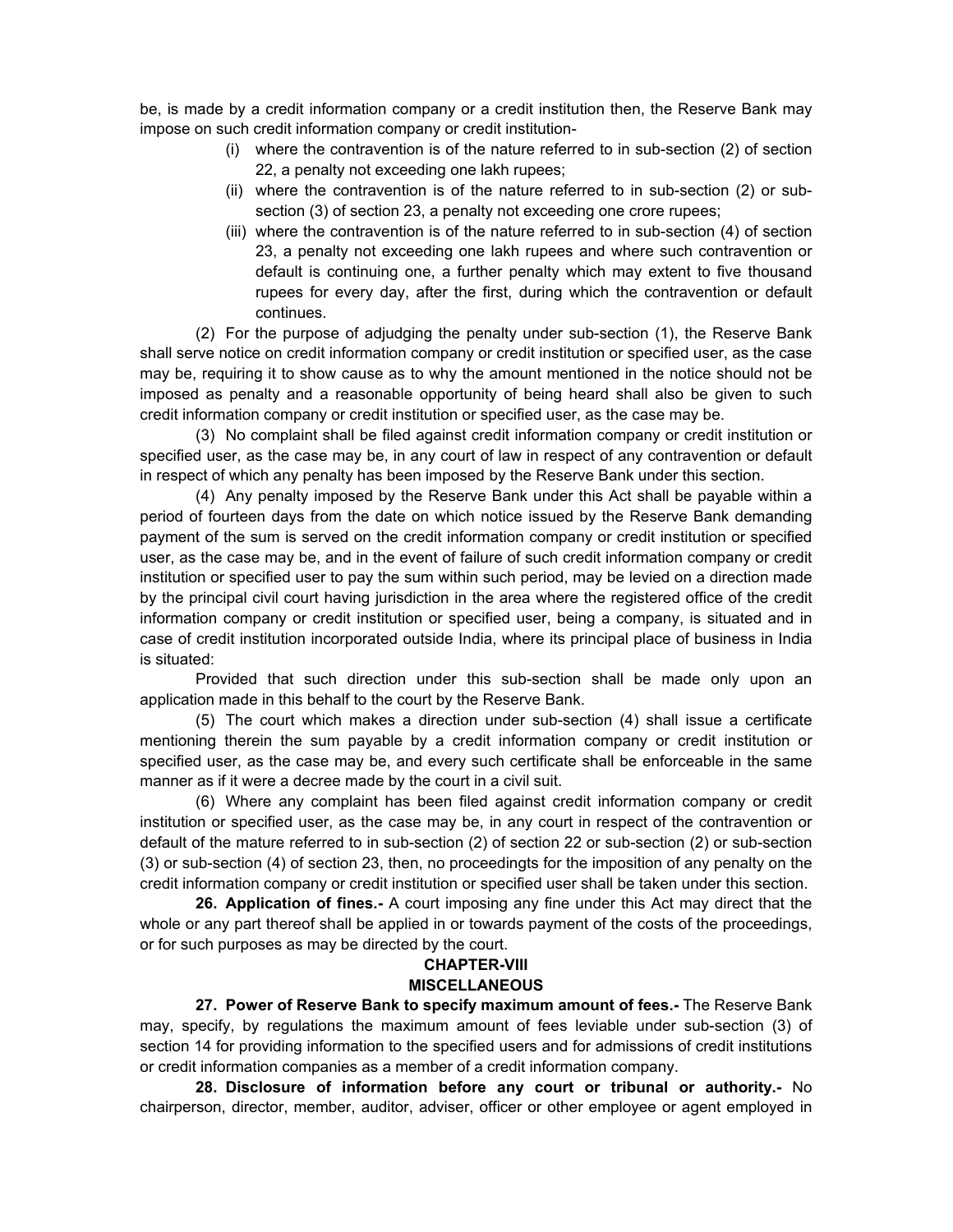the business of a credit information company or in the business of a specified user shall, except for the purposes of this Act or when required to do so by any other law in force or court or tribunal or authority, disclose any information to any person.

**29. Obligations as to fidelity and secrecy.-** (1) Every credit information company shall observe, except as otherwise required by law, the practices and usages customary among credit information companies and it shall not divulge any information relating to, or to the affairs of, its members or specified users.

(2) Every chairperson, director, member, auditor, adviser, officer or other employee of a credit information company shall, before entering upon his duties, make a declaration of fidelity and secrecy in the form, as may be prescribed in this regard.

**Explanation.-** For the purposes of this section and section 30, the terms "practices and usages customary" means such practices and usages which, are generally followed by credit information companies or may develop in due course in relation to their functions, in pursuance of the provisions of this Act, rules and regulations made and directions issued thereunder from time to time in pursuance thereof.

**30. Protection of action taken in good faith.-** (1) No suit or other legal proceedings or prosecution shall lie against the Reserve Bank or the Central Government or credit information company or credit instituion, or their chairperson, director, member, auditor, adviser,officer or other employee, or agent or any person authorised by the Reserve Bank or the Central Government or credit information company or credit institution to discharge any function under this Act, for any loss or damage caused or as is likely to be caused by anything which is in good faith done or intended to be done, in pursuance of this Act or any other law for the time being in force.

(2) Nothing contained in sub-section (1) shall affect the right of any person to claim damages against a credit information company, a credit institution or their chairperson, director, member, auditor, adviser, officer or other employee or agents, as the case may be, in respect of loss caused to him on account of any such disclosure made by anyone of them and which is unauthorised or fraudulent or contrary to provisions of this Act, or practices or usages customary among them.

**31. Bar of jurisdiction.-** No court or authority shall have, or be entitled to exercise, any jurisdiction, powers or authority, except the Supreme Court and a High Court exercising jurisdiction under articles 32, 226 and 227 of the Constitution, in relation to the matters referred to in sections 4, 5, 6, 7 and 18.

**32. Power of Reserve Bank to exempt in certain cases.-** (1) The Central Government may, on the recommendation of the Reserve Bank, by notification in the Official Gazette, direct that any or all of the provisions of this Act shall not apply to any credit information company or a credit institution, as the case may be, either generally or for such period and subject to such exceptions or modifications, as may be mentioned in that notification.

(2) A copy of every notification proposed to be issued under sub-section (1), shall be laid in draft before each House of Parliament, while it is in session, for a total period of thirty days which may be comprised in one session or in two or more successive sessions, and if, before the expiry of the session immediately following the session or the successive sessions aforesaid, both Houses agree in disapproving the issue of the notification or both Houses agree in making any modification in the notification, the notification shall not be issued or, as the case may be, shall be issued only in such modified form as may be agreed upon by both the Houses.

**33. Application of other laws not barred.-** The provisions of this Act shall be in addition to, and not, save as provided under this Act, in derogation of, the provisions of the Companies Act, 1956 (1 of 1956) or any other law for the time being in force.

**34. Amendment of certain enactments.-** The enactments mentioned in the Schedule to this Act shall be amended in the manner specified therein.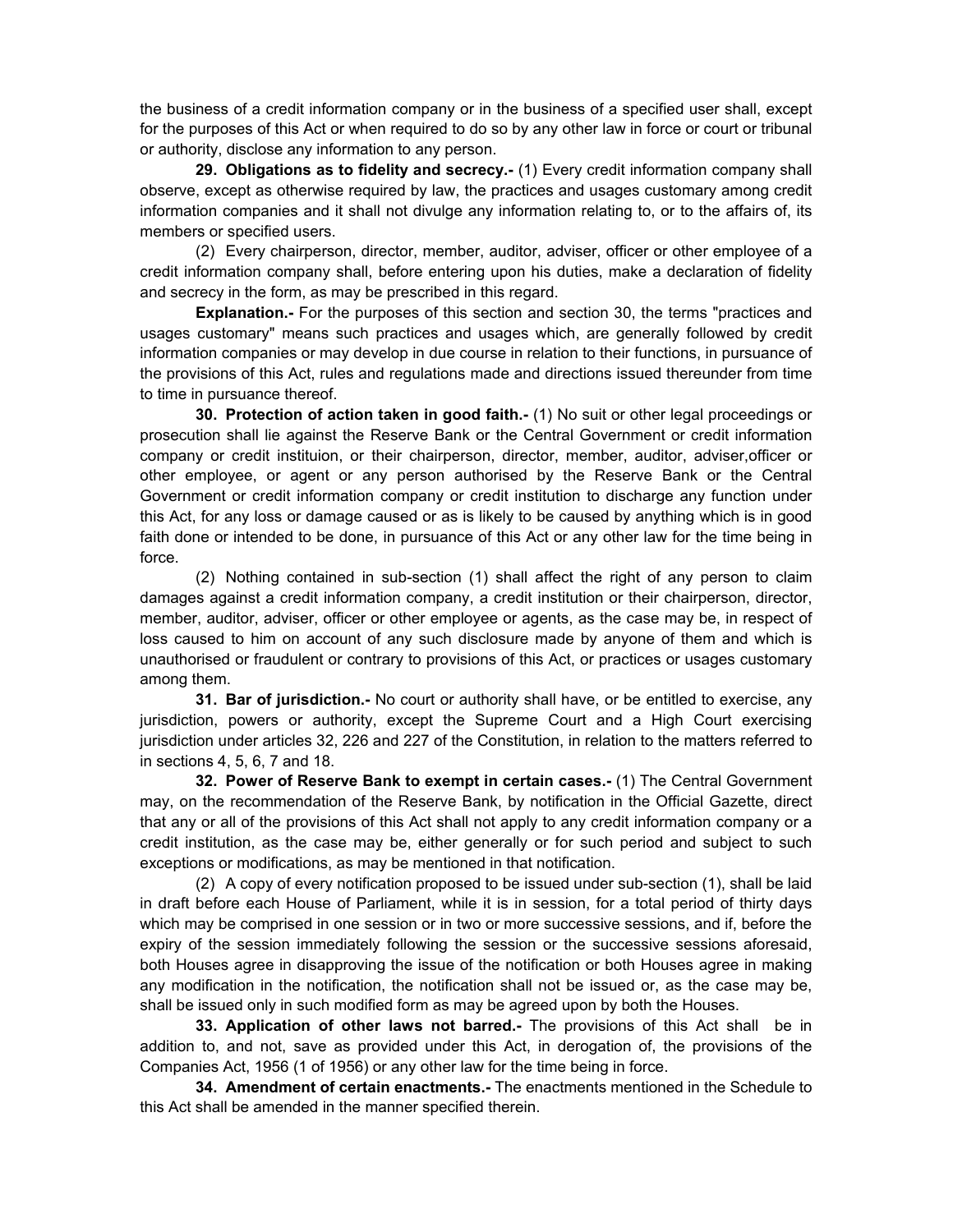**35. Removal of difficulties.-** (1) If any difficulty arises in giving effect to the provisions of this Act, the Central Government may, by order published in the Official Gazette, make such provisions not inconsistent with the provisions of this Act as appear to it to be necessary or expedient for removing the difficulty:

Provided that no order shall be made under this section after the expiry of a period of two years from the commencement of this Act.

(2) Every order made under this section shall be laid, as soon as may be after it is made, before each House of parliament.

**36. Power to make rules.-** (1) The Central Government may, after consultation with the Reserve Bank, by notification in the Official Gazette, make rules to carry out the provisions of this Act.

(2) In particular, and without prejudice to the generality of the foregoing powers, such rules may provide for all or any of the following matters, namely:-

(a) the authority or tribunal which may be designated under sub-section (1) of section 7;

(b) the steps to be taken by every credit information company or credit institution and specified user for ensuring accuracy, completeness of data and protection of data from any loss or unauthorised access or use or disclosure under section 19;

(c) the form in which a declaration of fidelity and secrecy shall be made under subsection (2) of section 29;

(d) any other matter which is required to be, or may be, prescribed.

(3) Every rule made by the Central Government under this Act shall be laid, as soon as may be after it is made, before each House of Parliament, while it is in session, for a total period of thirty days which may be comprised in one session or in two or more successive sessions, and if, before the expiry of the session immediately following the session or the successive sessions aforesaid, both Houses agree in making any modification in the rule or both Houses agree that the rule should not be made, the rule shall thereafter have effect only in such modified form or be of no effect,as the case may be; so, however, that any such modification or annulment shall be without prejudice to the validity of anything previously done under that rule.

**37. Power of Reserve Bank to make regulations.-** (1) The Reserve Bank may make regulations consistent with the provisions of this Act and the rules made thereunder to carry out the purposes of this Act.

(2) In particular, and without prejudice to the generality of the foregoing powers, such regulations may provide for all or any of the following matters, namely:-

- (a) the persons or institutions which may be specified as specified users under clause (1) fo section 2;
- (b) the form in which application may be made under sub-section (1) of section 4 and the manner of filing such application under that sub-section;
- (c) anyu other form of business in which a credit information company may engage under clause (e) of sub-section (1) of section 14;
- (d) the form of notice for collection and furnishing of information procedure relating thereto and purposes for which credit information may be provided under subsection (1) and (2) of section 17;
- (e) the principles and procedures relating to credit information which may be specified under clause (f) of section 20;
- (f) the amount which may be required to be paid for obtaining copy of credit information under sub-section (2) of section 21;
- (g) the maximum amount of charges payable under section 27.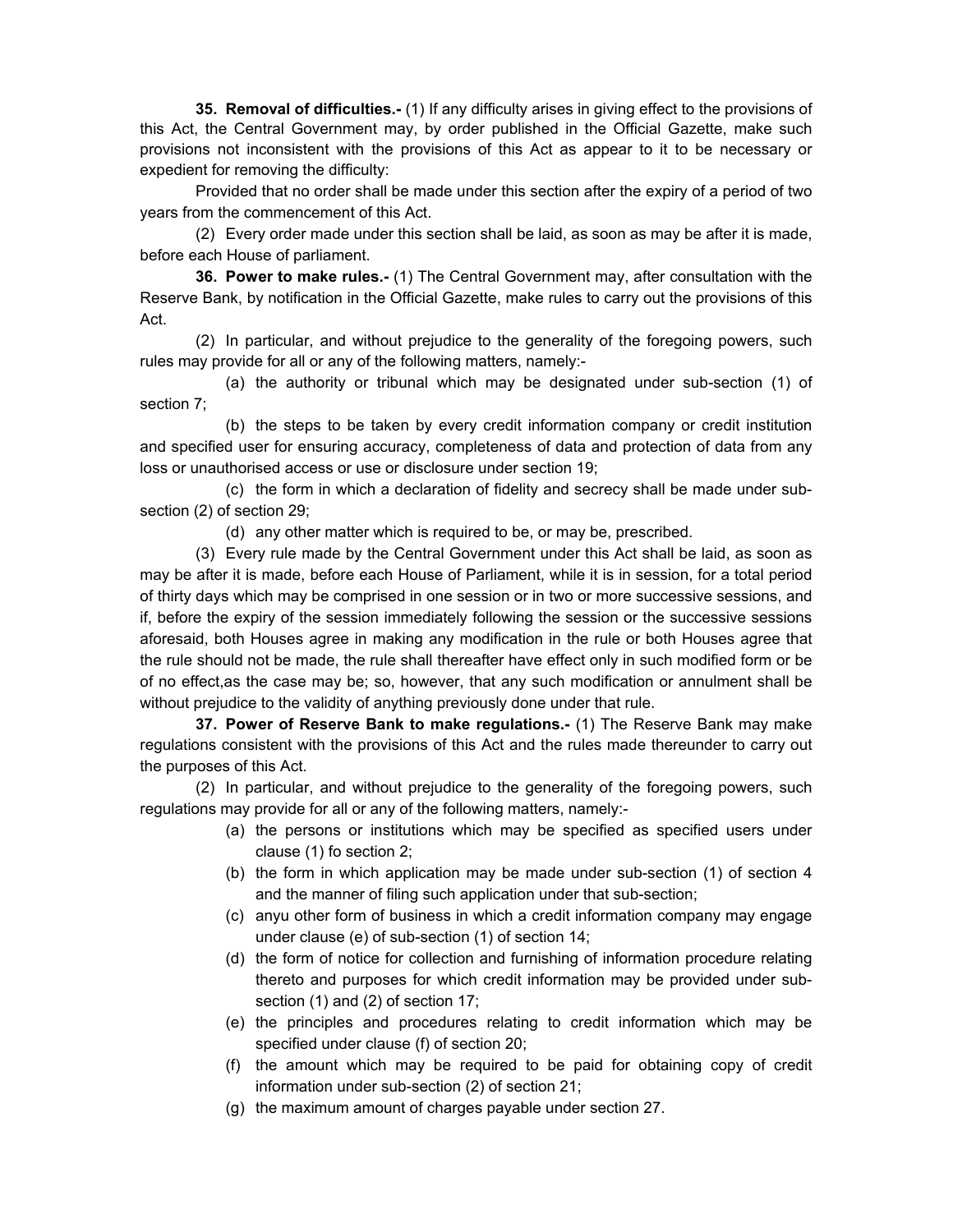(3) Every regulation, as soon as may be after it is made by the Reserve Bank, shall be forwarded to the Central Government and that Government shall cause a copy of the same to be laid before each House of Parliament, while it is in session, for a total period of thirty days which may be comprised in one session or in two or more successive sessions, and if, before the expiry of the session immediately following the session or the successive sessions aforesaid, both Houses agree in making any modification in the regulation, or both Houses agree that the regulation should not be made, the regulation shall, thereafter, have effect only in such modified form or be of no effect, as the case may be; so, however, that any such modification or annulment shall be without prejudice to the validity of anything previously done under that regulation.

## **THE SCHEDULE (See section 34) AMENDMENT TO CERTAIN ENACTMENTS PART-I THE RESERVE BANK OF INDIA ACT, 1934 (2 of 1934)**

Section 45E, sub-section (2), after clause (c), insert-

"(d) the disclosures of any credit information under the Credit Information Companies (Regulation) Act, 2005.".

### **PART-II THE BANKING REGULATION ACT, 1949 (10 of 1949)**

1. Section 19, after sub-section (3), insert-

"(4) Save as provided in clause (c) of sub-section (1), a banking company may form a subsidiary company to carry on the business of credit information in accordance with the Credit Information Companies (Regulation) Act, 2005.".

2. Section 28, for "publish any information obtained by them under this Act in such consolidated form as they think fit", substitute-

"publish-

(a) any information obtained by them under this Act in such consolidated form as they think fit;

(b) in such manner as they may consider proper, any credit information disclosed under the Credit Information Companies (Regulation) Act, 2005.".

### **PART-III THE STATE FINANCIAL CORPORATION ACT, 1951 (63 OF 1951)**

Section 40, after sub-section (3), insert-

"(4) Nothing contained in this section shall apply to the credit information disclosed under the Credit Information Companies (Regulation) Act, 2005.".

## **PART-IV**

## **THE STATE BANK OF INDIA ACT, 1955**

## **(23 OF 1955)**

Section 44, after sub-section (2), insert-

"(3) Nothing contained in this section shall apply to the credit information disclosed under the Credit Information Companies (Regulation) Act, 2005.".

## **PART-V THE STATE BANK OF INDIA (SUBSIDLIARY BANKS) ACT, 1959 (38 OF 1959)**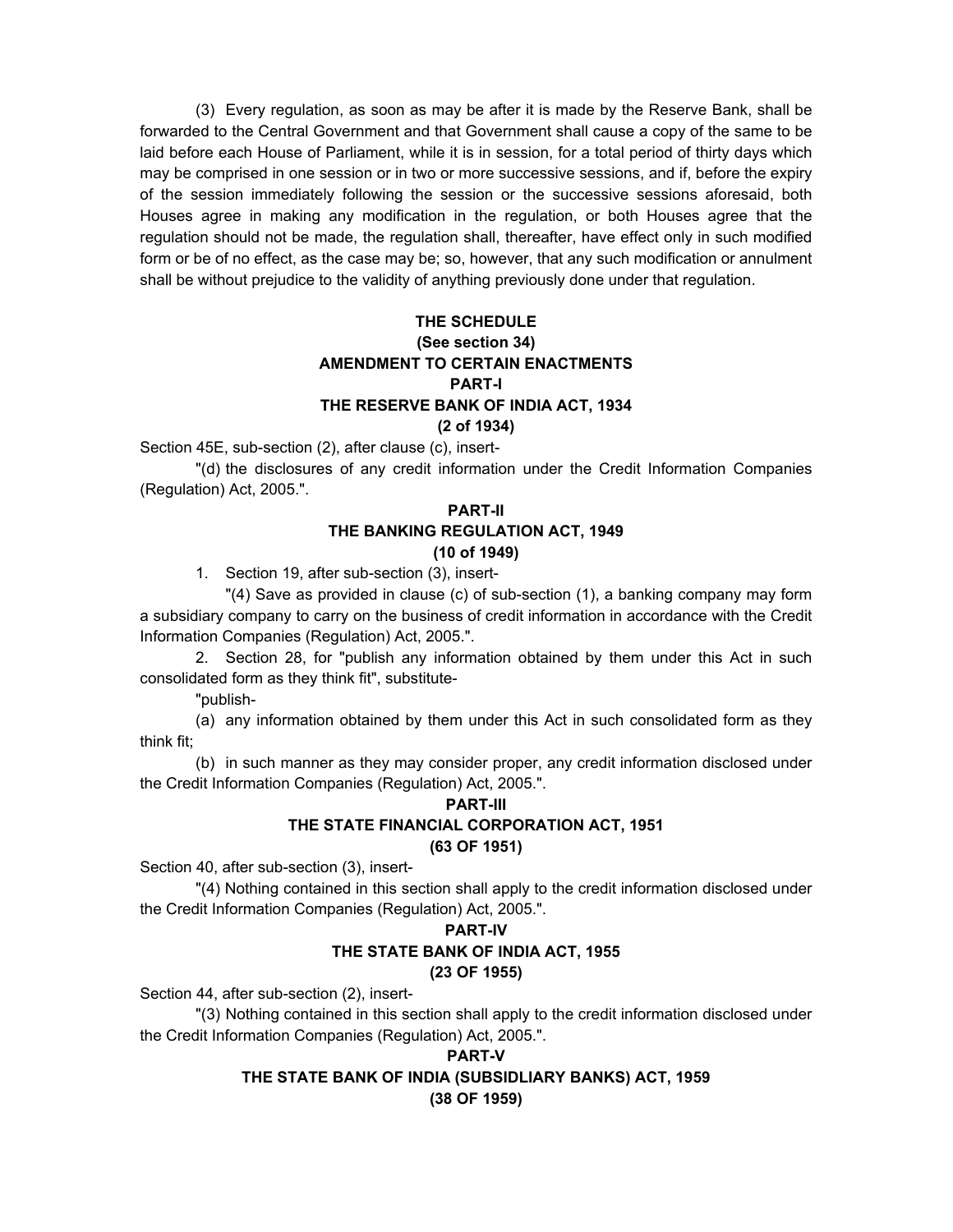Section 52, after sub-section (2), insert-

"(3) Nothing contained in this section shall apply to the credit information disclosed under the Credit Information Companies (Regulation) Act, 2005.".

#### **PART-VI**

## **THE DEPOSIT INSURANCE AND CREDIT GUARANTEE CORPORATION ACT, 1961 (47 OF 1961)**

Section 39, after sub-section (2), insert-

"(3) Nothing contained in this section shall apply to the credit information disclosed under the Credit Information Companies (Regulation) Act, 2005.".

#### **PART-VII**

## **THE STATE AGRICULTURAL CREDIT CORPORATIONS ACT, 1968 (60 OF 1968)**

Section 40, insert-

"provided that nothing contained in this section shall apply to the credit information disclosed under the Credit Information Companies (Regulation) Act, 2005.".

### **PART-VIII**

## **THE BANKING COMPANIES (ACQUISITION AND TRANSFER OF UNDERTAKINGS) ACT, 1970**

**(5 OF 1970)** 

Section 13, after sub-section (3), insert-

"(4) Nothing contained in this section shall apply to the credit information disclosed under the Credit Information Companies (Regulation) Act, 2005.".

## **PART-IX**

## **THE BANKING COMPANIES (ACQUISITION AND TRANSFER OF UNDERTAKINGS) ACT,**

**1980** 

## **(40 OF 1980)**

Section 13, after sub-section (3), insert-

"(4) Nothing contained in this section shall apply to the credit information disclosed under the Credit Information Companies (Regulation) Act, 2005.".

## **PART-X**

# **THE EXPORT-IMPORT BANK OF INDIA ACT, 1981**

## **(28 OF 1981)**

Section 30, after sub-section (3), insert-

"(4) Nothing contained in this section shall apply to the credit information disclosed under the Credit Information Companies (Regulation) Act, 2005.".

## **PART-XI**

## **THE NATIONAL BANK FOR AGRICULTURE AND RURAL DEVELOPMENT ACT, 1981 (61 OF 1981)**

Section 51, after sub-section (2), insert-

"(3) Nothing contained in this section shall apply to the credit information disclosed under the Credit Information Companies (Regulation) Act, 2005."

## **PART-XII**

# **THE PUBLIC FINANCIAL INSTITUTIONS (OBLIGATION AS TO FIDELITY AND SECRECY)**

# **ACT, 1983**

**(48 OF 1983)** 

Section 3, after sub-section (2), insert-